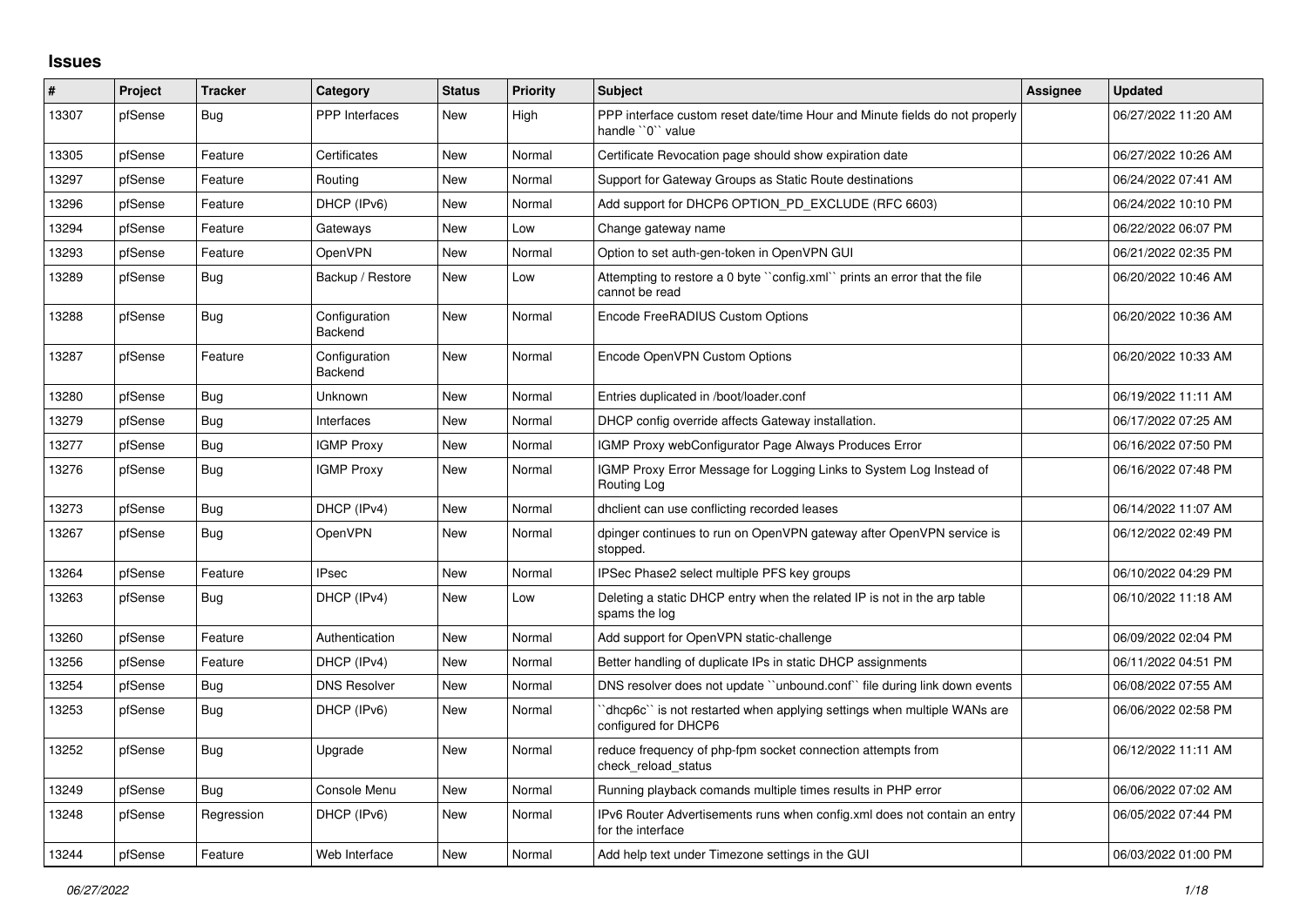| #     | Project | <b>Tracker</b> | Category                        | <b>Status</b> | <b>Priority</b> | <b>Subject</b>                                                                                                                      | Assignee | <b>Updated</b>      |
|-------|---------|----------------|---------------------------------|---------------|-----------------|-------------------------------------------------------------------------------------------------------------------------------------|----------|---------------------|
| 13242 | pfSense | Feature        | Gateway Monitoring              | New           | Normal          | Enhancements to static route creation/deletion for dpinger monitor IPs                                                              |          | 06/03/2022 11:20 AM |
| 13240 | pfSense | Bug            | Rules / NAT                     | <b>New</b>    | Normal          | Dynamic NPt entry UI has a couple quirks                                                                                            |          | 06/02/2022 09:32 PM |
| 13237 | pfSense | Bug            | DHCP (IPv6)                     | New           | Normal          | dhcp6c script cannot be executed safely                                                                                             |          | 06/01/2022 11:20 AM |
| 13227 | pfSense | Feature        | <b>IPsec</b>                    | New           | High            | Enable IPSec Virtual IP Pool assignment by Radius for Mobile Users -<br>SIMPLE FIX                                                  |          | 05/27/2022 10:15 AM |
| 13224 | pfSense | Bug            | Notifications                   | New           | Normal          | Email notification flood when UPS (NUT) and WAN send notifications                                                                  |          | 05/27/2022 01:58 AM |
| 13222 | pfSense | Bug            | UPnP/NAT-PMP                    | New           | Normal          | CARP IP does not listen for NAT-PMP packets                                                                                         |          | 05/26/2022 02:28 PM |
| 13220 | pfSense | Feature        | Captive Portal                  | <b>New</b>    | Very Low        | Voucher per-roll bandwidth restrictions and traffic quotas                                                                          |          | 05/26/2022 08:16 AM |
| 13219 | pfSense | Feature        | Captive Portal                  | New           | Very Low        | Enable/Disable single voucher roll                                                                                                  |          | 05/26/2022 08:14 AM |
| 13187 | pfSense | Documentation  | Upgrade                         | <b>New</b>    | Normal          | Azure Frequently asked questions                                                                                                    |          | 05/20/2022 06:52 AM |
| 13168 | pfSense | Feature        | Dashboard                       | New           | Low             | Multiple Dashboard views for a single user                                                                                          |          | 05/16/2022 07:53 AM |
| 13167 | pfSense | <b>Bug</b>     | Dynamic DNS                     | New           | Normal          | phpDynDNS: DigitalOcean ddns update fails (bad request, invalid character<br>'-' in request id)                                     |          | 06/16/2022 09:30 PM |
| 13161 | pfSense | Feature        | Web Interface                   | <b>New</b>    | Very Low        | FLASH PORT'S LED button, to help quickly find port that need to be<br>connected to patch&cable                                      |          | 05/14/2022 06:35 AM |
| 13159 | pfSense | Todo           | Web Interface                   | <b>New</b>    | Very Low        | Decrease distance between img-buttons in webGUI to eliminate mistake<br>entry                                                       |          | 05/14/2022 06:52 AM |
| 13158 | pfSense | Bug            | Web Interface                   | New           | Normal          | Input validation error when applying limiter changes                                                                                |          | 05/14/2022 05:32 PM |
| 13144 | pfSense | Bug            | Rules / NAT                     | New           | Very Low        | Firewall rule entries can get out of sync when entries are deleted while other<br>administrators are editing entries simultaneously |          | 05/10/2022 07:26 AM |
| 13110 | pfSense | Bug            | CARP                            | <b>New</b>    | <b>Very Low</b> | changing CARP VIP address does not update outbound NAT interface IP                                                                 |          | 05/03/2022 02:52 PM |
| 13091 | pfSense | Feature        | OpenVPN                         | New           | Normal          | RFE: Ability to specify the order of OpenVPN Authentication servers                                                                 |          | 04/22/2022 04:30 PM |
| 13087 | pfSense | <b>Bug</b>     | OpenVPN                         | New           | Normal          | OpenVPN Server: hide WINS servers list when netbios option is unchecked<br>while WINS servers is checked                            |          | 04/22/2022 10:29 AM |
| 13076 | pfSense | Bug            | Gateway Monitoring              | New           | Normal          | Marking a gateway as down does not affect IPsec entries using gateway<br>groups                                                     |          | 06/03/2022 10:32 AM |
| 13068 | pfSense | Bug            | Aliases / Tables                | <b>New</b>    | Normal          | Error loading rules when URL Table IPs content is empty                                                                             |          | 04/17/2022 09:07 PM |
| 13067 | pfSense | Bug            | <b>FilterDNS</b>                | New           | Normal          | filterdns resolve interval is twice the intended value                                                                              |          | 04/17/2022 07:45 PM |
| 13058 | pfSense | Todo           | Rules / NAT                     | New           | Normal          | Add static routes and directly connected networks back to policy route<br>negation rules                                            |          | 04/13/2022 08:05 AM |
| 13051 | pfSense | <b>Bug</b>     | <b>Traffic Shaper</b><br>(ALTQ) | New           | Normal          | Firewall traffic shaper by interface selection unknow                                                                               |          | 04/12/2022 07:03 AM |
| 13046 | pfSense | Bug            | Rules / NAT                     | New           | Normal          | Floating rule applied to IPv6 interface with a SLAAC DHCPv6 gateway<br>reports error on boot                                        |          | 04/11/2022 09:50 AM |
| 13017 | pfSense | Feature        | Packet Capture                  | New           | Normal          | Packet capture: add preview results while capture is running                                                                        |          | 04/09/2022 11:08 AM |
| 13009 | pfSense | Feature        | OpenVPN                         | New           | Normal          | Add option for multiple remote addresses to OpenVPN Client                                                                          |          | 03/31/2022 12:42 PM |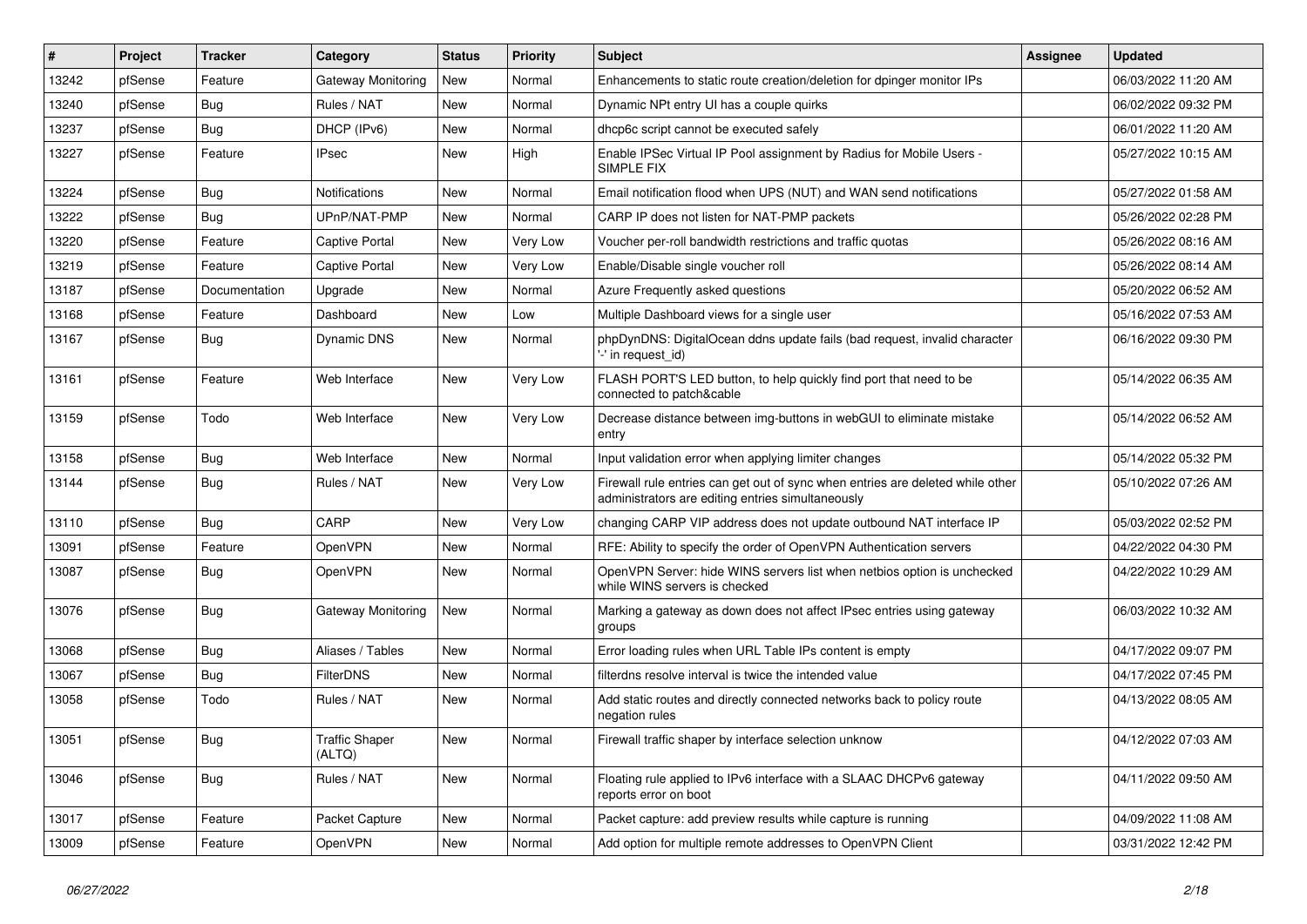| #     | Project | <b>Tracker</b> | Category                                 | <b>Status</b> | <b>Priority</b> | Subject                                                                                             | <b>Assignee</b> | <b>Updated</b>      |
|-------|---------|----------------|------------------------------------------|---------------|-----------------|-----------------------------------------------------------------------------------------------------|-----------------|---------------------|
| 13003 | pfSense | Bug            | Hardware / Drivers                       | New           | Normal          | Malicious Driver Detection event on ixl driver                                                      |                 | 06/25/2022 05:00 PM |
| 13000 | pfSense | Bug            | IPsec                                    | New           | Low             | IPsec AES-GCM encryption algorithm "Key Length" field should be labeled<br>"ICV Length"             |                 | 03/30/2022 07:40 AM |
| 12960 | pfSense | Bug            | Installer                                | New           | Normal          | VGA installer image defaults to serial console, serial console is default in<br><b>GUI settings</b> |                 | 05/10/2022 03:19 PM |
| 12950 | pfSense | Bug            | Routing                                  | New           | Normal          | OpenVPN as default gateway does not get set at boot time                                            |                 | 04/09/2022 05:46 PM |
| 12938 | pfSense | Bug            | IPv6 Router<br>Advertisements<br>(RADVD) | New           | Normal          | MaxRtrAdvInterval would allow stale DNS servers to be deleted faster                                |                 | 03/12/2022 09:37 AM |
| 12927 | pfSense | <b>Bug</b>     | <b>OpenVPN</b>                           | New           | Normal          | OpenVPN with OCSP enabled allows connections with revoked certificates                              |                 | 03/24/2022 08:22 AM |
| 12922 | pfSense | Bug            | DHCP (IPv4)                              | New           | Normal          | Classless static routes received on DHCP WAN can override chosen default<br>gateway                 |                 | 03/28/2022 10:08 AM |
| 12905 | pfSense | Bug            | Web Interface                            | <b>New</b>    | Normal          | Add VLAN Re-assignment to Import Interface Mismatch Wizard                                          |                 | 03/07/2022 08:05 AM |
| 12903 | pfSense | Feature        | Notifications                            | New           | Normal          | alternative authentication methods for email notifications?                                         |                 | 03/07/2022 07:52 AM |
| 12888 | pfSense | Bug            | Rules / NAT                              | New           | Normal          | pfSense sends un-NATed packets during OpenVPN startup                                               |                 | 03/01/2022 03:13 PM |
| 12875 | pfSense | <b>Bug</b>     | Package System                           | New           | Normal          | Import zabbix-agent6 and zabbix-proxy6 from FreeBSD Ports                                           |                 | 05/28/2022 06:50 PM |
| 12874 | pfSense | Feature        | OpenVPN                                  | New           | Normal          | OpenVPN RADIUS Framed-Pool                                                                          |                 | 02/25/2022 02:24 PM |
| 12857 | pfSense | Bug            | Gateways                                 | New           | Normal          | Firewall gateway goes away when making changes to Bridge0 device                                    |                 | 02/27/2022 11:20 AM |
| 12850 | pfSense | Bug            | Routing                                  | New           | Low             | Console error during boot: "route: route has not been found"                                        |                 | 02/22/2022 08:27 AM |
| 12848 | pfSense | Feature        | Dynamic DNS                              | New           | Normal          | Evaluation of the DynDNS "Result Match" string                                                      |                 | 02/22/2022 02:01 AM |
| 12828 | pfSense | <b>Bug</b>     | Wireless                                 | <b>New</b>    | Normal          | pfSense keeps crashing (Fatal trap 12: page fault while in kernel mode)                             |                 | 02/21/2022 07:55 AM |
| 12823 | pfSense | Bug            | DHCP (IPv6)                              | New           | Normal          | Multiple DHCP6 WAN connections PPPoE interface 'defached' status                                    |                 | 02/18/2022 05:39 AM |
| 12813 | pfSense | Feature        | Installer                                | New           | Low             | Recover extra data in the installer                                                                 |                 | 02/17/2022 07:52 AM |
| 12797 | pfSense | Bug            | UPnP/NAT-PMP                             | New           | Normal          | UPnP+STUN forms invalid outbound NAT rules using the external address<br>discovered from STUN       |                 | 02/15/2022 01:01 PM |
| 12774 | pfSense | Bug            | Backup / Restore                         | <b>New</b>    | Normal          | Picture widget image is not saved in backup                                                         |                 | 04/04/2022 04:48 AM |
| 12768 | pfSense | Feature        | Upgrade                                  | New           | Normal          | pfSense-repo: Make sure default config file exists                                                  |                 | 05/17/2022 02:32 PM |
| 12764 | pfSense | Bug            | Gateways                                 | New           | Normal          | VTI gateway status is pending after assigning the VTI interface                                     |                 | 02/07/2022 05:41 AM |
| 12747 | pfSense | <b>Bug</b>     | Logging                                  | New           | Normal          | System log is filled by sshguard                                                                    |                 | 05/03/2022 03:08 AM |
| 12746 | pfSense | Feature        | Interfaces                               | New           | High            | IPoE feature for WAN interface                                                                      |                 | 02/01/2022 01:42 AM |
| 12737 | pfSense | Bug            | Certificates                             | New           | Normal          | CApath is not defined by default in curl                                                            |                 | 05/17/2022 02:30 PM |
| 12730 | pfSense | Bug            | Captive Portal                           | New           | Normal          | RADIUS accounting does not work if WAN is down                                                      |                 | 01/26/2022 05:13 AM |
| 12726 | pfSense | Bug            | Authentication                           | New           | Normal          | LDAP select container button auto populate                                                          |                 | 01/25/2022 01:48 PM |
| 12708 | pfSense | <b>Bug</b>     | Aliases / Tables                         | New           | Normal          | alias with non resolving DNS entry breaks underlying pf table                                       |                 | 02/20/2022 06:13 PM |
| 12679 | pfSense | Feature        | Interfaces                               | New           | Normal          | Remind user to update DHCPv6 range when changing interface IPv6 prefix                              |                 | 01/12/2022 07:36 AM |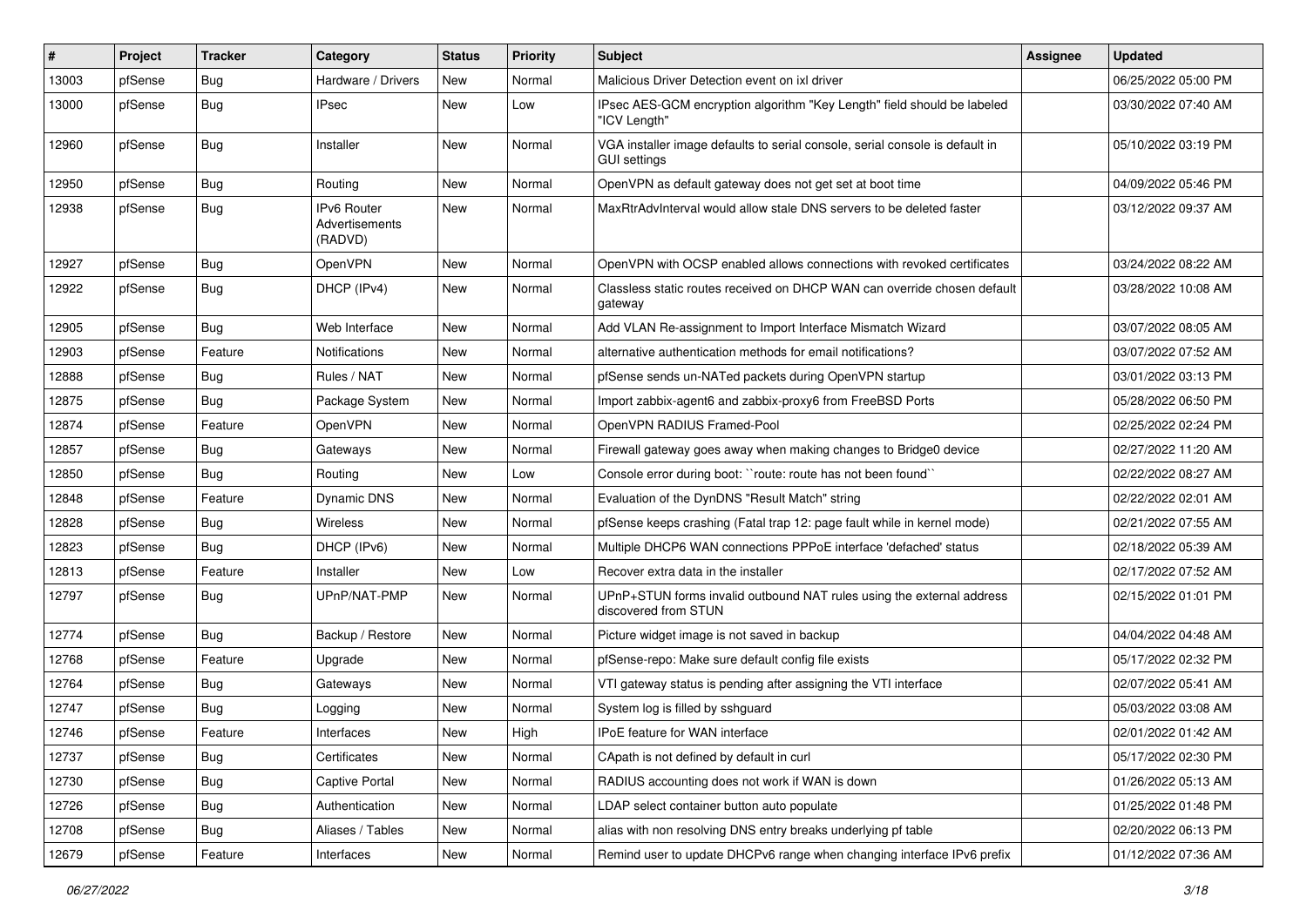| #     | Project | <b>Tracker</b> | Category                 | <b>Status</b> | <b>Priority</b> | Subject                                                                                                                | <b>Assignee</b> | <b>Updated</b>      |
|-------|---------|----------------|--------------------------|---------------|-----------------|------------------------------------------------------------------------------------------------------------------------|-----------------|---------------------|
| 12676 | pfSense | Feature        | Rules / NAT              | New           | Normal          | Add the Tagged option on the Port Forward rules edit page                                                              |                 | 01/11/2022 05:52 AM |
| 12665 | pfSense | Feature        | Rules / NAT              | New           | Normal          | Ability to add custom pf rules from the GUI                                                                            |                 | 01/07/2022 09:30 AM |
| 12648 | pfSense | Bug            | <b>Captive Portal</b>    | New           | Normal          | Undocumented variables 'listenporthttp' and 'listenporthttps'                                                          |                 | 12/28/2021 10:44 AM |
| 12632 | pfSense | Bug            | Gateways                 | New           | High            | Assigning a /30 WAN IP address at the console does not save the gateway<br>correctly                                   |                 | 05/17/2022 02:28 PM |
| 12625 | pfSense | Feature        | Logging                  | New           | Normal          | Granular logging options for default firewall rules.                                                                   |                 | 12/21/2021 06:39 PM |
| 12612 | pfSense | Bug            | <b>DNS Resolver</b>      | New           | Normal          | DNS Resolver is restarted during every "rc.newwanip" event                                                             |                 | 06/03/2022 07:13 AM |
| 12602 | pfSense | Feature        | Dynamic DNS              | New           | Normal          | DHCPv6 should allow DDNS Client updates for hosts                                                                      |                 | 12/15/2021 11:00 AM |
| 12600 | pfSense | Feature        | Aliases / Tables         | New           | Normal          | allow custom mask for a network alias created from a FQDN                                                              |                 | 12/15/2021 10:50 AM |
| 12581 | pfSense | Regression     | DHCP (IPv6)              | <b>New</b>    | Normal          | CARP IPv6 assigned address does not get advertised to endpoints with<br><b>RADV</b>                                    |                 | 12/16/2021 02:34 PM |
| 12564 | pfSense | Feature        | Aliases / Tables         | <b>New</b>    | Low             | add column to show that an Alias is in use by or not                                                                   |                 | 12/04/2021 07:25 PM |
| 12563 | pfSense | Bug            | <b>OpenVPN</b>           | New           | Normal          | OpenVPN server doesn't support Framed-IPv6-Address RADIUS attribute                                                    |                 | 12/03/2021 11:19 AM |
| 12553 | pfSense | Feature        | Backup / Restore         | New           | Normal          | Auto Config Backup: Allow selecting multiple backups for deletion                                                      |                 | 02/22/2022 04:27 AM |
| 12552 | pfSense | Bug            | <b>OpenVPN</b>           | New           | Normal          | "Pull DNS" option within OpenVPN client does not cause pfSense to use<br>DNS servers assigned by remote OpenVPN server |                 | 12/08/2021 08:45 AM |
| 12551 | pfSense | Feature        | <b>DNS Resolver</b>      | New           | Low             | Add ability to set DNS resolver search domain list                                                                     |                 | 12/01/2021 11:18 AM |
| 12542 | pfSense | <b>Bug</b>     | Virtual IP Addresses     | <b>New</b>    | Normal          | Cannot assign a same IPv6 Link-Local address to different interfaces                                                   |                 | 11/25/2021 01:41 AM |
| 12539 | pfSense | Bug            | Interfaces               | New           | Low             | Changing VLAN ID for LAN interface in assignments silently fails.                                                      |                 | 11/23/2021 04:12 AM |
| 12535 | pfSense | Documentation  | Routing                  | New           | Normal          | Negate Rules function does not match the description                                                                   |                 | 11/19/2021 02:03 PM |
| 12522 | pfSense | Feature        | <b>OpenVPN</b>           | New           | Very Low        | More flexible Client-Specific Override options for controlling options pushed<br>to clients                            |                 | 04/11/2022 03:11 PM |
| 12521 | pfSense | Feature        | <b>Operating System</b>  | New           | Very Low        | Add the BBR2, QUIC, RACK Congestion Control (CC) protocols                                                             |                 | 11/15/2021 07:40 AM |
| 12519 | pfSense | Bug            | Authentication           | New           | Normal          | Fail authentication using special character in password via the LDAP<br>connector                                      |                 | 11/12/2021 07:39 AM |
| 12509 | pfSense | Bug            | OpenVPN                  | <b>New</b>    | Normal          | Deffered authentication does not work with auth-gen-token external-auth or<br>pusk "auth-token"                        |                 | 11/08/2021 04:01 AM |
| 12508 | pfSense | Bug            | <b>DHCP Relay</b>        | New           | Normal          | DHCP Relay over VPN                                                                                                    |                 | 11/06/2021 11:25 AM |
| 12504 | pfSense | <b>Bug</b>     | Interfaces               | New           | Normal          | BCM57412 NetXtreme-E 10Gb RDMA Ethernet controller issue                                                               |                 | 11/05/2021 04:51 AM |
| 12483 | pfSense | Bug            | Configuration<br>Backend | New           | Normal          | GUI creates inconsistent config.xml                                                                                    |                 | 10/23/2021 06:48 AM |
| 12473 | pfSense | Feature        | <b>IPsec</b>             | New           | Normal          | Allow user adjustment of IPsec Keep Alive periodic checks                                                              |                 | 12/22/2021 05:59 AM |
| 12467 | pfSense | <b>Bug</b>     | Captive Portal           | New           | Normal          | CP error on client disconnect after reboot                                                                             |                 | 10/17/2021 05:35 AM |
| 12466 | pfSense | Feature        | OpenVPN                  | New           | Very Low        | Option to Disable Renegotiation timer in OpenVPN Server                                                                |                 | 06/27/2022 07:22 AM |
| 12459 | pfSense | Todo           | Virtual IP Addresses     | New           | Normal          | Add IP Alias subnet input validation                                                                                   |                 | 10/15/2021 09:35 AM |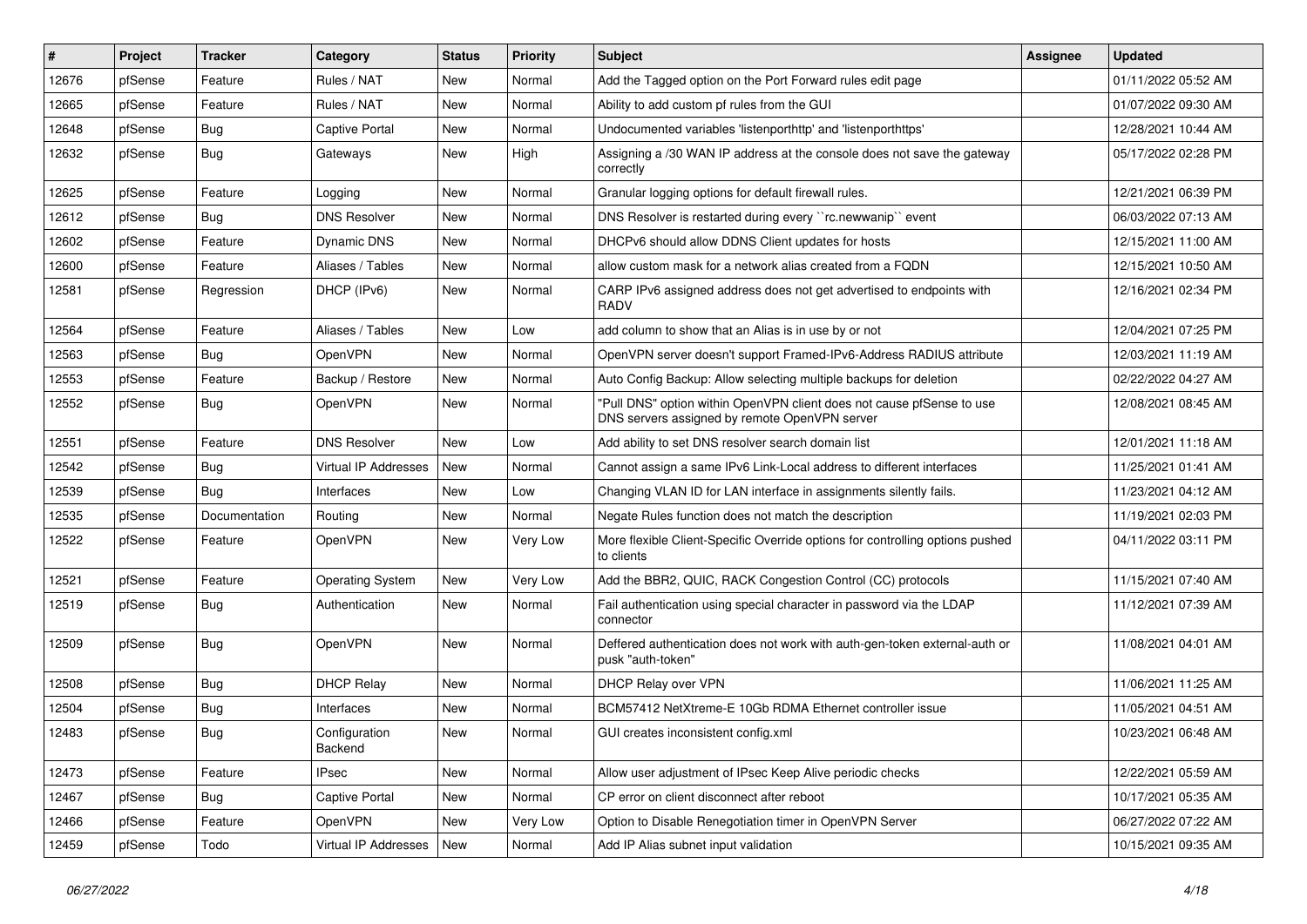| ∦     | Project | <b>Tracker</b> | Category                        | <b>Status</b> | <b>Priority</b> | Subject                                                                                                                          | <b>Assignee</b> | <b>Updated</b>      |
|-------|---------|----------------|---------------------------------|---------------|-----------------|----------------------------------------------------------------------------------------------------------------------------------|-----------------|---------------------|
| 12458 | pfSense | Feature        | Authentication                  | New           | Normal          | Use "unixHomeDirectory" instead of "homeDirectory" when LDAP<br>authentication server is Active Directory                        |                 | 10/15/2021 08:18 AM |
| 12451 | pfSense | Bug            | Virtual IP Addresses            | New           | Normal          | deleteVIP() does not check RFC2136 Update Source                                                                                 |                 | 10/13/2021 10:06 AM |
| 12436 | pfSense | Bug            | PPPoE Server                    | New           | Normal          | Pppoe server config gui does not allow setting of chap authentication, and<br>sets the network start address for allocation to 0 |                 | 10/21/2021 08:15 AM |
| 12421 | pfSense | Bug            | Rules / NAT                     | <b>New</b>    | Normal          | IPV6 limiter bug                                                                                                                 |                 | 10/02/2021 08:44 AM |
| 12401 | pfSense | Bug            | <b>Traffic Graphs</b>           | New           | Normal          | Traffic graphs with untagged and tagged VLAN on same interface                                                                   |                 | 09/23/2021 09:18 PM |
| 12393 | pfSense | Bug            | <b>Traffic Shaper</b><br>(ALTQ) | New           | Low             | Priority of gOthersLow higher than default queues                                                                                |                 | 09/21/2021 02:48 PM |
| 12382 | pfSense | Regression     | OpenVPN                         | New           | Normal          | Certificate Depth checking creates OpenVPN micro-outages every time a<br>user authenticates after 2.5.2 upgrade                  |                 | 01/17/2022 04:17 AM |
| 12370 | pfSense | Feature        | Rules / NAT                     | New           | Low             | Add limiters to Queue column on firewall rule list                                                                               |                 | 09/14/2021 07:37 AM |
| 12367 | pfSense | Todo           | Installer                       | New           | Normal          | ZFS: Do not show memstick disk on target list                                                                                    |                 | 09/13/2021 07:37 AM |
| 12357 | pfSense | Bug            | Captive Portal                  | New           | Normal          | Captive Portal popup Logout button loads full login page in popup when<br>clicked                                                |                 | 10/27/2021 12:10 PM |
| 12343 | pfSense | Feature        | <b>Diagnostics</b>              | <b>New</b>    | Low             | Real time traffic monitoring                                                                                                     |                 | 09/06/2021 01:26 PM |
| 12300 | pfSense | Feature        | Hardware / Drivers              | New           | Normal          | Add Aquantia Atlantic driver to pfsense                                                                                          |                 | 09/14/2021 06:49 AM |
| 12283 | pfSense | Bug            | Authentication                  | New           | Normal          | LDAP/RADIUS authentication servers configuration does not allow source<br>IP address to be specified                             |                 | 08/20/2021 01:15 AM |
| 12259 | pfSense | Bug            | <b>Operating System</b>         | New           | Normal          | Intel em NICs Suffering Performance Degradation on FreeBSD12                                                                     |                 | 02/25/2022 09:28 PM |
| 12249 | pfSense | Bug            | Backup / Restore                | New           | Normal          | HAProxy causing failed ACB backups                                                                                               |                 | 11/15/2021 11:58 PM |
| 12248 | pfSense | Feature        | Package System                  | <b>New</b>    | Low             | Package Update Availability Notification                                                                                         |                 | 11/28/2021 10:02 AM |
| 12243 | pfSense | Todo           | Package System                  | New           | Normal          | Implement "plugin interfaces()"                                                                                                  |                 | 02/07/2022 03:50 AM |
| 12190 | pfSense | Feature        | Rules / NAT                     | <b>New</b>    | Normal          | Add ability to reference ipv6 prefix in firewall rules and aliases                                                               |                 | 08/05/2021 01:47 PM |
| 12183 | pfSense | Regression     | Interfaces                      | New           | Low             | Changing MAC address for PPP parent interface stopped working                                                                    |                 | 04/20/2022 04:16 PM |
| 12139 | pfSense | Feature        | <b>DNS Forwarder</b>            | <b>New</b>    | Normal          | Add support in for specifying a DNSMASQ configuration file                                                                       |                 | 07/16/2021 09:45 PM |
| 12122 | pfSense | Bug            | Web Interface                   | New           | Normal          | Perform greedy actions asychronously                                                                                             |                 | 07/10/2021 01:10 PM |
| 12121 | pfSense | Feature        | OpenVPN                         | <b>New</b>    | Normal          | Wider "local network(s)" fields in OpenVPN server configuration                                                                  |                 | 07/19/2021 07:37 AM |
| 12120 | pfSense | Feature        | <b>DHCP Relay</b>               | New           | Normal          | Permit several sets of destination DHCP servers in DHCP relay                                                                    |                 | 07/11/2021 05:41 PM |
| 12095 | pfSense | Bug            | Authentication                  | New           | Normal          | Memory leak in pcscd                                                                                                             |                 | 06/01/2022 01:01 PM |
| 12091 | pfSense | Feature        | Authentication                  | New           | Normal          | RFE: Add support for sssd authentication                                                                                         |                 | 12/10/2021 04:55 PM |
| 12077 | pfSense | Feature        | Gateways                        | New           | Normal          | Allow stick-connections per gateway group                                                                                        |                 | 06/24/2021 08:45 AM |
| 12070 | pfSense | <b>Bug</b>     | DHCP (IPv4)                     | New           | Low             | VLAN0 for WAN DHCP                                                                                                               |                 | 12/23/2021 04:31 PM |
| 12067 | pfSense | <b>Bug</b>     | DHCP (IPv4)                     | New           | Very Low        | <b>DHCP Monitoring Statistics Error</b>                                                                                          |                 | 06/21/2021 08:39 AM |
| 12066 | pfSense | Feature        | <b>Operating System</b>         | New           | Very Low        | Include man and man pages for all core programs and packages                                                                     |                 | 06/21/2021 07:44 AM |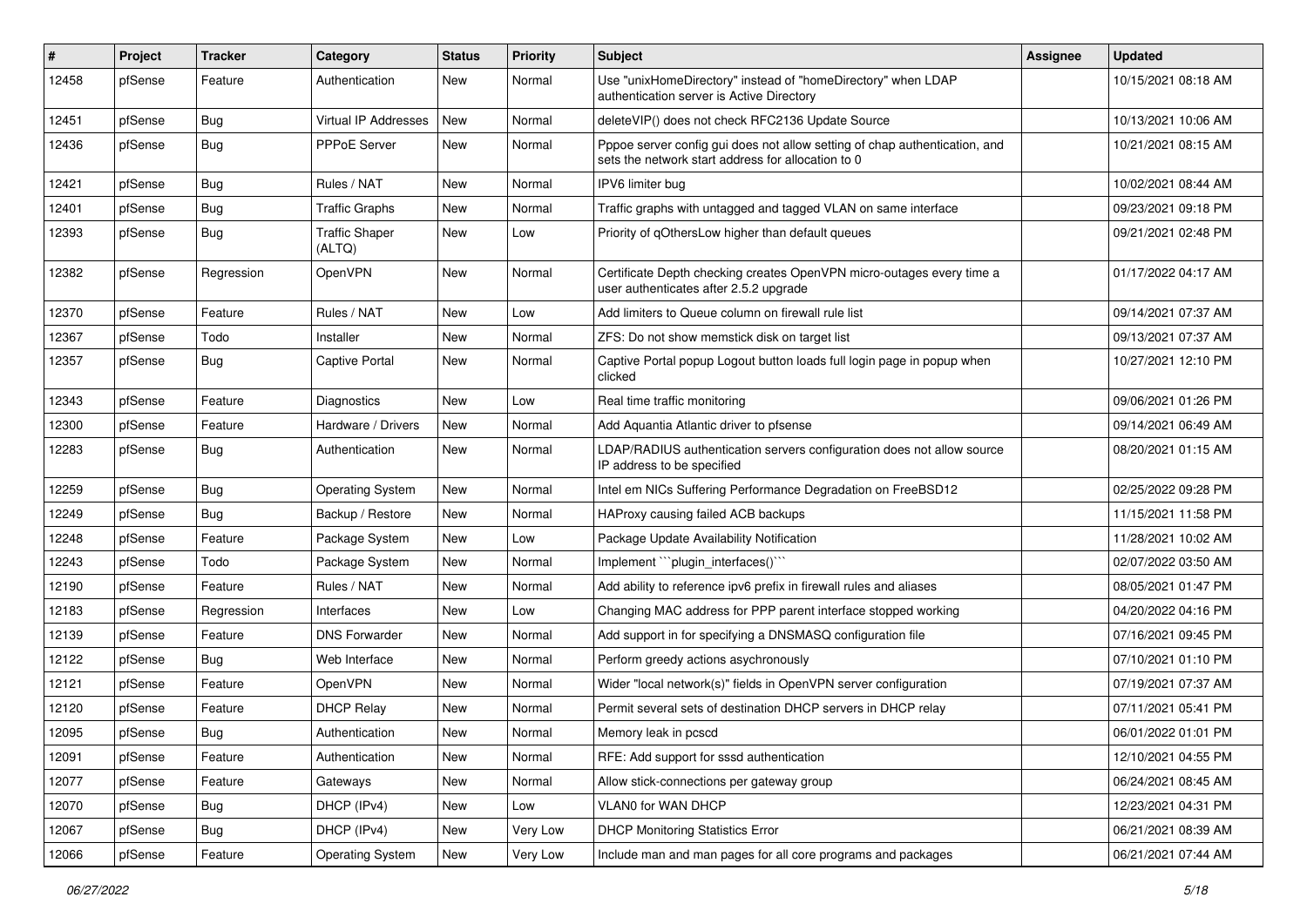| #     | Project | <b>Tracker</b> | Category            | <b>Status</b> | <b>Priority</b> | Subject                                                                                                                                                                                         | <b>Assignee</b> | <b>Updated</b>      |
|-------|---------|----------------|---------------------|---------------|-----------------|-------------------------------------------------------------------------------------------------------------------------------------------------------------------------------------------------|-----------------|---------------------|
| 12056 | pfSense | Bug            | Logging             | New           | Normal          | Filterlog says "Unknown Option %u"                                                                                                                                                              |                 | 06/18/2021 05:51 AM |
| 12025 | pfSense | Todo           | Web Interface       | New           | Very Low        | Add 1:1 Validation to Notify Someone They are 1:1 NAT'ing an Interface<br>Address                                                                                                               |                 | 06/11/2021 10:05 AM |
| 12013 | pfSense | Bug            | Logging             | New           | Low             | Reading log data is inefficient in certain cases                                                                                                                                                |                 | 06/08/2021 07:35 AM |
| 11974 | pfSense | Feature        | <b>XMLRPC</b>       | New           | Normal          | XMLRPC synchronization for igmmproxy settings                                                                                                                                                   |                 | 05/29/2021 03:58 PM |
| 11956 | pfSense | Feature        | Web Interface       | New           | Normal          | "add" button in the top of pages with many user-added items                                                                                                                                     |                 | 07/10/2021 01:01 PM |
| 11954 | pfSense | Feature        | <b>IGMP Proxy</b>   | New           | Normal          | <b>Multicast limits</b>                                                                                                                                                                         |                 | 05/25/2021 12:36 AM |
| 11953 | pfSense | Bug            | <b>IGMP Proxy</b>   | New           | Normal          | XG-1541 crashes when igmpproxy is enabled and network interfaces status<br>change                                                                                                               |                 | 05/24/2021 04:55 PM |
| 11925 | pfSense | Bug            | <b>OpenVPN</b>      | New           | Normal          | Calling-Station-Id always set to WAN IP                                                                                                                                                         |                 | 05/14/2021 09:27 AM |
| 11921 | pfSense | Feature        | <b>DNS Resolver</b> | New           | Very Low        | Feature Request: Compile unbound with EDNS Client Subnet (ECS)<br>module (--enable-subnet)                                                                                                      |                 | 05/14/2021 07:29 AM |
| 11876 | pfSense | Feature        | Hardware / Drivers  | New           | Normal          | OpenSSL does not use QAT acceleration on pfSense Plus<br>21.02-RELEASE-p1 or 21.05-DEVELOPMENT                                                                                                  |                 | 05/03/2021 08:02 AM |
| 11872 | pfSense | <b>Bug</b>     | Interfaces          | New           | Normal          | gif interfaces reporting incorrect traffic counters                                                                                                                                             |                 | 12/30/2021 04:00 AM |
| 11856 | pfSense | Feature        | Diagnostics         | New           | Normal          | Replace/add Alias or DNS names for known LAN addresses in the State<br>table                                                                                                                    |                 | 04/27/2021 08:01 AM |
| 11786 | pfSense | Bug            | <b>Services</b>     | New           | Normal          | SSH incomplete setup and startup fail while recovering XML backup in a<br>fresh install of pfSense 2.5.0                                                                                        |                 | 04/17/2021 01:36 PM |
| 11778 | pfSense | <b>Bug</b>     | OpenVPN             | New           | Normal          | OpenVPN uses 100% CPU after experiencing packet loss                                                                                                                                            |                 | 02/28/2022 07:38 AM |
| 11761 | pfSense | Bug            | L <sub>2</sub> TP   | New           | Normal          | L2TP/IPsec VPN : PPP LCP negotiation occurs before user authentication                                                                                                                          |                 | 03/31/2021 04:52 AM |
| 11759 | pfSense | Bug            | Dashboard           | New           | Normal          | Traffic graphs on dashboard double upload on pppoe links                                                                                                                                        |                 | 12/30/2021 04:00 AM |
| 11757 | pfSense | Feature        | <b>XMLRPC</b>       | New           | Normal          | Allow XMLRPC sync to bypass default auth server in favor of local database                                                                                                                      |                 | 03/30/2021 03:18 PM |
| 11731 | pfSense | Bug            | Hardware / Drivers  | New           | Normal          | Missing support for Realtek USB NICs                                                                                                                                                            |                 | 03/30/2021 04:32 AM |
| 11730 | pfSense | Bug            | Web Interface       | New           | Normal          | Improve visibility of option selections in dark themes                                                                                                                                          |                 | 03/25/2021 09:38 PM |
| 11724 | pfSense | Bug            | Package System      | New           | Normal          | Packages unexpectedly removed when changing update branches                                                                                                                                     |                 | 03/29/2021 08:09 AM |
| 11717 | pfSense | Bug            | Rules / NAT         | New           | Normal          | Incorrect port forwarding rules if Destination port alias is not equal to<br>Redirect target port alias                                                                                         |                 | 03/22/2021 06:06 AM |
| 11715 | pfSense | Bug            | <b>OpenVPN</b>      | New           | Normal          | OpenVPN MTU                                                                                                                                                                                     |                 | 03/22/2021 01:35 AM |
| 11666 | pfSense | Bug            | Logging             | New           | Normal          | GUI Firewall log search not parsing filter.log beyond hard coded limit                                                                                                                          |                 | 03/12/2021 11:38 AM |
| 11657 | pfSense | Bug            | Interfaces          | New           | Normal          | netmap_ring_reinit error                                                                                                                                                                        |                 | 03/18/2021 10:32 PM |
| 11641 | pfSense | Bug            | Interfaces          | New           | Normal          | On xn based interfaces without the VLANMTU flag the first VLAN tag<br>defined does not follow the parent interface MTU settings. All subsequent<br>VLAN tags follow the parent interface's MTU. |                 | 03/09/2021 06:42 PM |
| 11625 | pfSense | Feature        | <b>OpenVPN</b>      | New           | Normal          | Cisco-AVPair aliases support                                                                                                                                                                    |                 | 03/05/2021 12:35 AM |
| 11619 | pfSense | Bug            | Upgrade             | New           | Normal          | Unable to upgrade 2.4.4-p3 to 2.5/21.02-p1                                                                                                                                                      |                 | 08/15/2021 10:00 AM |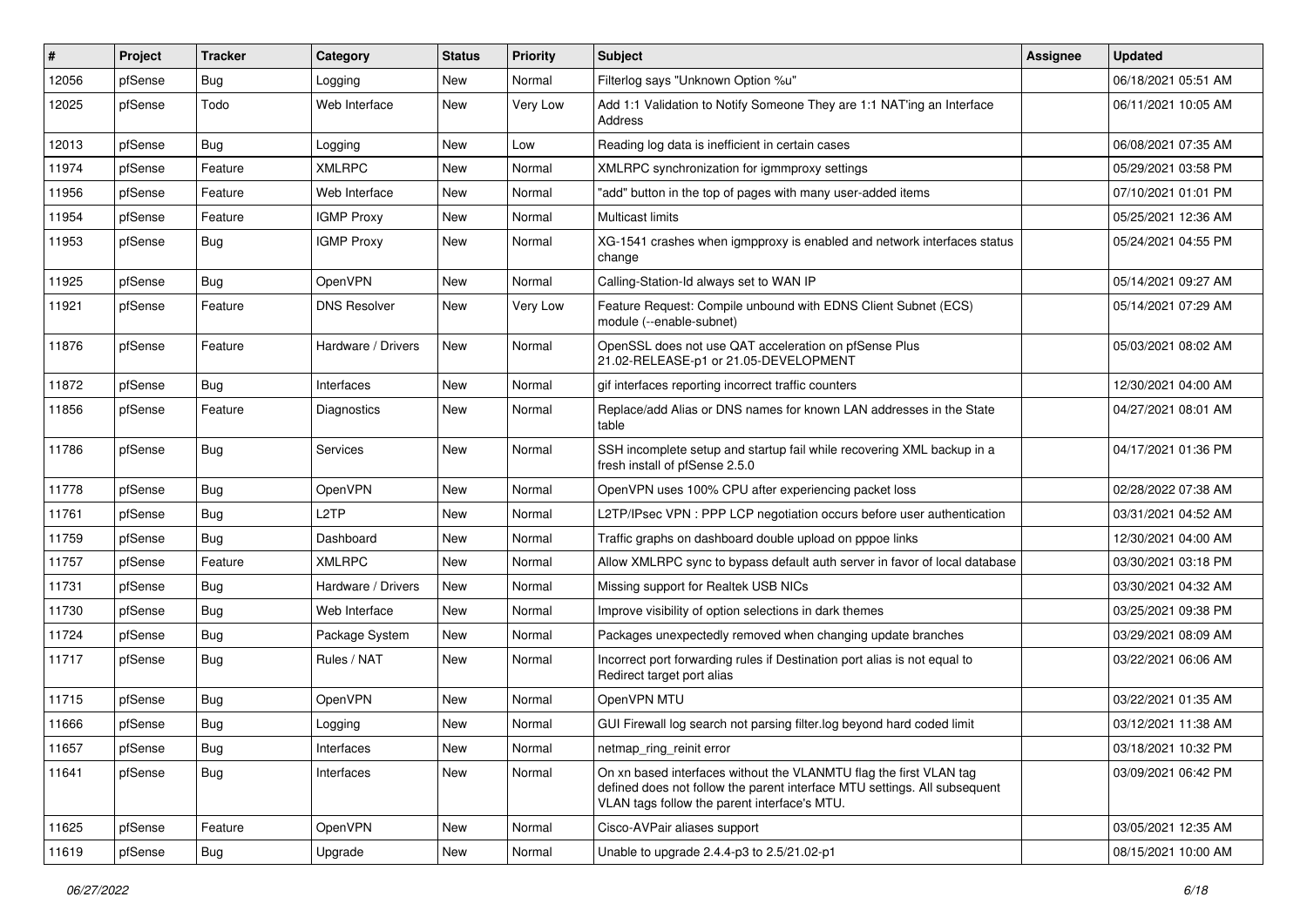| #     | Project | <b>Tracker</b> | Category                    | <b>Status</b> | <b>Priority</b> | Subject                                                                                                                          | Assignee | <b>Updated</b>      |
|-------|---------|----------------|-----------------------------|---------------|-----------------|----------------------------------------------------------------------------------------------------------------------------------|----------|---------------------|
| 11604 | pfSense | Feature        | WireGuard                   | New           | Normal          | WireGuard Dynamic Listen Port Randomization                                                                                      |          | 03/19/2021 10:59 AM |
| 11588 | pfSense | Feature        | WireGuard                   | New           | Low             | Automatically suggest next IP address in Wireguard interface subnet when<br>creating a peer                                      |          | 12/22/2021 03:35 AM |
| 11566 | pfSense | Bug            | Web Interface               | <b>New</b>    | Low             | Firewall Maximum Table Entries "default size" is whatever is entered                                                             |          | 02/27/2021 10:01 AM |
| 11556 | pfSense | Bug            | Rules / NAT                 | New           | Normal          | Kill all states associated with a NAT address                                                                                    |          | 03/19/2021 10:29 AM |
| 11548 | pfSense | Bug            | Rules / NAT                 | New           | Normal          | "rule expands to no valid combination" error from port forward automatic rule<br>mixing IPv4 and IPv6 elements                   |          | 02/27/2021 03:18 PM |
| 11541 | pfSense | Bug            | OpenVPN                     | New           | Normal          | OpenVPN status does not work properly when set to TCP and Concurrent<br>Connections = $1$                                        |          | 03/02/2021 02:27 PM |
| 11503 | pfSense | Bug            | OpenVPN                     | New           | Normal          | Using multiple authentication backends on an OpenVPN server fails                                                                |          | 02/23/2021 12:23 PM |
| 11473 | pfSense | Bug            | Web Interface               | New           | Normal          | System Activity shows invalid data on SG-3100                                                                                    |          | 02/19/2021 08:12 PM |
| 11440 | pfSense | Feature        | Web Interface               | <b>New</b>    | Low             | Expand collapsed sections by clicking anywhere on header                                                                         |          | 10/28/2021 01:35 PM |
| 11438 | pfSense | Feature        | Hardware / Drivers          | New           | Low             | Allow multiple cryptographic accelerator modules to be loaded at the same<br>time                                                |          | 02/18/2021 12:40 PM |
| 11430 | pfSense | Bug            | Interfaces                  | <b>New</b>    | Normal          | PHP console spam after Assigning Interfaces                                                                                      |          | 10/09/2021 10:37 AM |
| 11429 | pfSense | Bug            | Web Interface               | <b>New</b>    | Normal          | System Log / Settings form activates "Reset Log Files" button on enter                                                           |          | 10/28/2021 01:35 PM |
| 11418 | pfSense | Bug            | <b>IPsec</b>                | New           | Very Low        | 'NAT-T: Force' is broken for IPv6 IPsec                                                                                          |          | 02/16/2021 08:25 AM |
| 11412 | pfSense | Bug            | Interfaces                  | <b>New</b>    | Normal          | LLDPD Package Doesn't Work with Switchports                                                                                      |          | 02/12/2021 08:12 PM |
| 11379 | pfSense | Feature        | Captive Portal              | New           | Normal          | <b>Template Roll Printer</b>                                                                                                     |          | 02/07/2021 05:26 AM |
| 11369 | pfSense | Feature        | <b>Operating System</b>     | New           | Low             | add Enabling IPv6 Source Address Validation support                                                                              |          | 02/04/2021 10:03 AM |
| 11363 | pfSense | Bug            | Installer                   | New           | Normal          | Clean Install 2.5.0 fails due to hardware incompability                                                                          |          | 02/04/2021 11:06 AM |
| 11335 | pfSense | Bug            | Interfaces                  | New           | Normal          | Spoofing the MAC on a LAGG interface does not work for some NIC types.                                                           |          | 01/29/2021 09:10 AM |
| 11324 | pfSense | Feature        | Logging                     | New           | Normal          | Separate syslog "Remote log servers" Parameters                                                                                  |          | 01/27/2021 10:47 AM |
| 11302 | pfSense | Feature        | WireGuard                   | New           | Normal          | WireGuard XMLRPC sync                                                                                                            |          | 03/19/2021 10:59 AM |
| 11280 | pfSense | Todo           | WireGuard                   | New           | Normal          | Add WireGuard to ALTQ list                                                                                                       |          | 04/27/2021 12:32 PM |
| 11270 | pfSense | Feature        | <b>VPN (Multiple Types)</b> | New           | Low             | Consider integrating Nebula mesh VPN                                                                                             |          | 01/20/2021 03:34 PM |
| 11268 | pfSense | Bug            | Web Interface               | New           | Normal          | Cookie named 'id' prevents Edit form fields being set properly                                                                   |          | 09/03/2021 06:16 AM |
| 11262 | pfSense | Feature        | Rules / NAT                 | New           | Normal          | Time Based Rules - selects all days in the current month                                                                         |          | 04/27/2021 12:32 PM |
| 11257 | pfSense | Feature        | Upgrade                     | <b>New</b>    | Normal          | Installed Packages: Update all button                                                                                            |          | 01/18/2021 10:45 AM |
| 11243 | pfSense | Feature        | Interfaces                  | New           | Normal          | individual pfctl snort2c tables per interface only blocking IPs for specific<br>interface when a rule triggers in snort/suricata |          | 01/14/2021 03:02 PM |
| 11232 | pfSense | <b>Bug</b>     | <b>Operating System</b>     | New           | Normal          | Fix pfSense_fsync                                                                                                                |          | 01/08/2021 08:53 AM |
| 11213 | pfSense | Feature        | Gateways                    | New           | Low             | Option to mark gateway as down directly from Table                                                                               |          | 01/03/2021 07:09 AM |
| 11203 | pfSense | Bug            | Certificates                | New           | Normal          | certificate manager very slow                                                                                                    |          | 12/31/2020 11:57 AM |
| 11189 | pfSense | Feature        | Captive Portal              | New           | Normal          | Captive Portal - Tarpit option                                                                                                   |          | 12/23/2020 06:44 PM |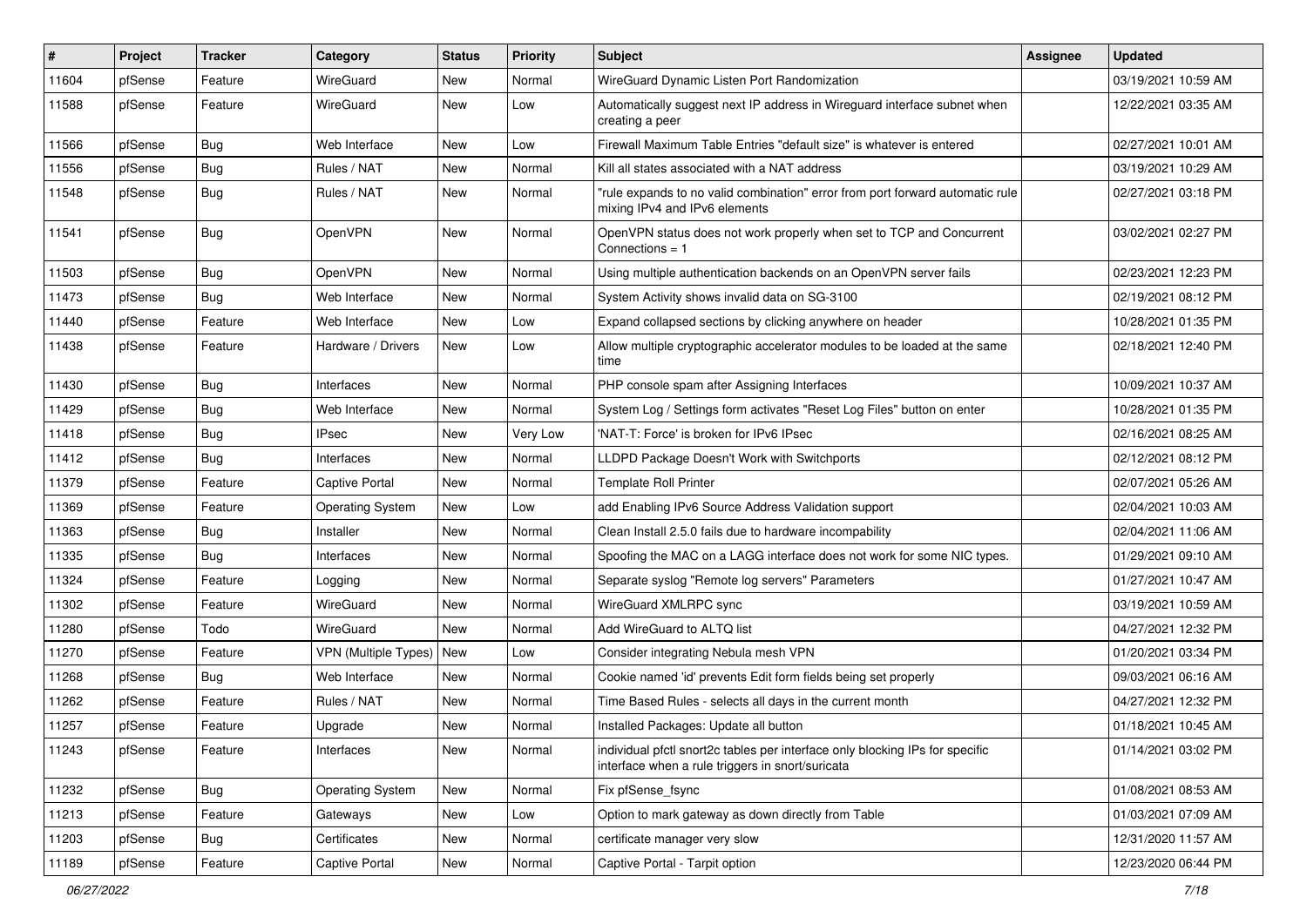| #     | Project | <b>Tracker</b> | Category                        | <b>Status</b> | <b>Priority</b> | Subject                                                                                             | <b>Assignee</b> | <b>Updated</b>      |
|-------|---------|----------------|---------------------------------|---------------|-----------------|-----------------------------------------------------------------------------------------------------|-----------------|---------------------|
| 11184 | pfSense | <b>Bug</b>     | FreeBSD                         | New           | Normal          | PF: State policy cannot be configurable                                                             |                 | 02/09/2021 02:43 AM |
| 11177 | pfSense | Bug            | Dynamic DNS                     | New           | Normal          | DDNSv6 not using Check IP Services                                                                  |                 | 12/21/2020 05:02 AM |
| 11169 | pfSense | Feature        | Interfaces                      | New           | <b>Very Low</b> | Changing interface index order                                                                      |                 | 12/17/2020 05:44 AM |
| 11149 | pfSense | <b>Bug</b>     | <b>DHCP Relay</b>               | <b>New</b>    | Normal          | DHCP relay won't start with DHCP server behind gateway                                              |                 | 03/22/2021 05:13 AM |
| 11147 | pfSense | Bug            | Dynamic DNS                     | New           | Normal          | Domeneshop DynDNS IPv4 and IPv6                                                                     |                 | 12/09/2020 11:47 PM |
| 11139 | pfSense | Documentation  | Interfaces                      | New           | Normal          | <b>Bridges and VLANs</b>                                                                            |                 | 12/07/2020 12:32 PM |
| 11110 | pfSense | Bug            | Backup / Restore                | New           | Normal          | Backup file should be checked before restoring a specific area                                      |                 | 12/05/2020 02:50 PM |
| 11093 | pfSense | Bug            | Wireless                        | New           | Low             | ral(4) driver non-functional in arm64                                                               |                 | 11/21/2020 10:45 AM |
| 11084 | pfSense | Feature        | Dynamic DNS                     | New           | Normal          | Dynamic DNS include option to specify virtual IP addresses                                          |                 | 11/19/2020 01:26 PM |
| 11056 | pfSense | Feature        | Interfaces                      | New           | Normal          | Add option to disable flow-control on interfaces in GUI                                             |                 | 11/11/2020 04:41 PM |
| 11004 | pfSense | Feature        | DHCP (IPv4)                     | New           | Low             | DHCP reservations with no IP address show entries in DHCP leases                                    |                 | 10/26/2020 07:22 AM |
| 10995 | pfSense | Feature        | <b>Operating System</b>         | New           | Low             | Remove VMware MSI-X from the PCI blacklist.                                                         |                 | 10/20/2020 11:40 AM |
| 10980 | pfSense | <b>Bug</b>     | <b>Operating System</b>         | <b>New</b>    | Normal          | rc.local is executed at login by rc.initial, and not at boot time.                                  |                 | 10/19/2020 09:39 AM |
| 10962 | pfSense | Feature        | Dynamic DNS                     | New           | Normal          | Add Cpanel support for Dynamic DNS Clients                                                          |                 | 12/28/2020 01:56 PM |
| 10952 | pfSense | <b>Bug</b>     | Rules / NAT                     | <b>New</b>    | Low             | Inconsistency in Subnet Defaults Between Firewall Rules and Interface<br><b>Address Assignments</b> |                 | 10/09/2020 12:50 PM |
| 10918 | pfSense | Feature        | Aliases / Tables                | New           | Low             | IP Aliases de-duplication                                                                           |                 | 12/13/2020 11:37 PM |
| 10890 | pfSense | Feature        | Interfaces                      | New           | Normal          | Allow multiple assigned interfaces to track status of a single switch port                          |                 | 09/14/2020 07:20 AM |
| 10843 | pfSense | Feature        | Authentication                  | New           | Normal          | Allow user manager settings to specify multiple authentication servers                              |                 | 01/13/2022 07:22 AM |
| 10839 | pfSense | Feature        | <b>Traffic Shaper</b><br>(ALTQ) | New           | Normal          | Add popular messengers to the Traffic Shaper Wizard                                                 |                 | 08/18/2020 10:07 AM |
| 10833 | pfSense | Bug            | Configuration<br>Backend        | New           | Normal          | unbound exits on configuration error when link status flaps on LAN interface                        |                 | 08/13/2020 11:53 PM |
| 10822 | pfSense | Bug            | DHCP (IPv6)                     | New           | Normal          | Deprecated IPv6 prefix won't be announced as deprecated to clients                                  |                 | 08/10/2020 09:23 AM |
| 10805 | pfSense | Feature        | Hardware / Drivers              | New           | Normal          | Intel QAT (QuickAssist) encryption support for PfSense                                              |                 | 07/31/2020 03:13 PM |
| 10802 | pfSense | Feature        | DHCP (IPv4)                     | New           | <b>Very Low</b> | Seperator for DHCP Static Mapped leases                                                             |                 | 07/31/2020 10:30 AM |
| 10765 | pfSense | Bug            | Authentication                  | New           | Normal          | Ampersands in Idap_extended_query are escaped twice                                                 |                 | 09/02/2020 07:55 AM |
| 10732 | pfSense | Feature        | <b>High Availability</b>        | New           | Very Low        | Warning banner for secondary HA node                                                                |                 | 12/23/2021 03:34 AM |
| 10731 | pfSense | Feature        | <b>XMLRPC</b>                   | New           | Very Low        | XML-sync primary/secondary config flag                                                              |                 | 07/06/2020 03:52 PM |
| 10729 | pfSense | Bug            | Package System                  | New           | Normal          | Certificate verification failed for pkg.freebsd.org                                                 |                 | 07/05/2020 01:12 AM |
| 10726 | pfSense | Bug            | Rules / NAT                     | New           | Normal          | Sticky-connections option is bugged - sticky-address cannot be redefined                            |                 | 11/12/2020 10:12 AM |
| 10718 | pfSense | Feature        | Notifications                   | New           | Normal          | Email notifications - add new field to enter a from: name                                           |                 | 07/01/2020 09:08 AM |
| 10715 | pfSense | Bug            | <b>DHCP Relay</b>               | New           | Normal          | DHCPv6 relay always uses the "first" IPv6 address of an interface                                   |                 | 06/29/2020 05:01 AM |
| 10714 | pfSense | Bug            | DHCP (IPv6)                     | New           | Normal          | radvd only gives out the prefix of the "first" IPv6 address of an interface                         |                 | 10/06/2020 01:03 PM |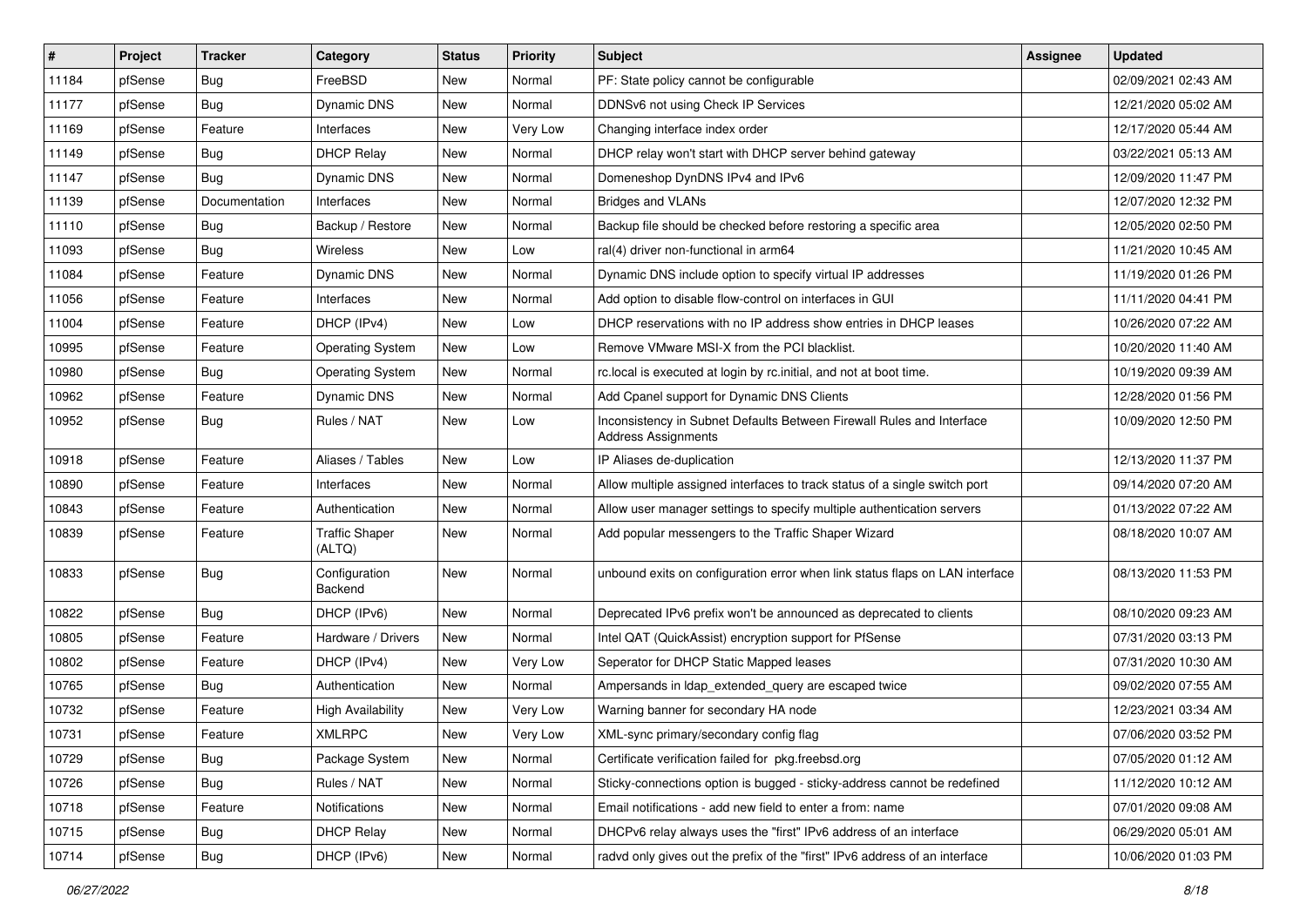| #     | Project | <b>Tracker</b> | Category                     | <b>Status</b> | <b>Priority</b> | <b>Subject</b>                                                                                                  | <b>Assignee</b> | <b>Updated</b>      |
|-------|---------|----------------|------------------------------|---------------|-----------------|-----------------------------------------------------------------------------------------------------------------|-----------------|---------------------|
| 10712 | pfSense | Bug            | Rules / NAT                  | <b>New</b>    | Normal          | default allow LAN IPv6 to any" rule does not work right after boot when<br>using IPv6 PD                        |                 | 06/30/2020 12:17 AM |
| 10701 | pfSense | Bug            | Web Interface                | New           | Very Low        | Firewall Log too wide with Rule Description Column                                                              |                 | 06/25/2020 07:36 AM |
| 10690 | pfSense | <b>Bug</b>     | Installer                    | <b>New</b>    | Low             | Not possible to make UFS install on ZFS formatted drive                                                         |                 | 04/21/2022 12:39 PM |
| 10671 | pfSense | Bug            | <b>Operating System</b>      | New           | Normal          | pfsense 2.4.5 1 does not boot on Gen2 2012R2 HyperV VM                                                          |                 | 05/09/2021 06:39 AM |
| 10651 | pfSense | Feature        | OpenVPN                      | New           | Normal          | Remove/replace deprecated OpenVPN options                                                                       |                 | 06/10/2020 11:32 AM |
| 10645 | pfSense | Feature        | Package System               | New           | Very Low        | Choosing active repo after restoring config but before starting pkgs<br>auto-installing                         |                 | 09/22/2020 01:04 PM |
| 10624 | pfSense | Bug            | <b>DNS Resolver</b>          | New           | Normal          | Unbound configuration memory leak with python module $+$ register DHCP<br>leases active                         |                 | 02/26/2021 10:27 AM |
| 10584 | pfSense | <b>Bug</b>     | Hardware / Drivers           | <b>New</b>    | Normal          | SG-3100 with M.2: shutdown instead of reboot                                                                    |                 | 07/21/2020 03:08 AM |
| 10581 | pfSense | Feature        | Logging                      | New           | Normal          | Provide ability to disable nginx access logging to remote syslog server                                         |                 | 05/21/2020 08:36 PM |
| 10544 | pfSense | Bug            | User Manager /<br>Privileges | New           | Normal          | It's not possible to add a user to group operator using the gui                                                 |                 | 04/21/2022 12:39 PM |
| 10530 | pfSense | <b>Bug</b>     | Upgrade                      | <b>New</b>    | Normal          | Convert config version to be based on product version                                                           |                 | 04/21/2022 12:39 PM |
| 10514 | pfSense | Feature        | Web Interface                | New           | Normal          | Add to every page an unparsed Notes field for administrative reference                                          |                 | 04/30/2020 06:32 PM |
| 10513 | pfSense | Bug            | Rules / NAT                  | <b>New</b>    | Normal          | State issues with policy routing and HA failover                                                                |                 | 04/21/2022 12:39 PM |
| 10493 | pfSense | Bug            | <b>IPsec</b>                 | New           | Normal          | filter_get_vpns_list() issues                                                                                   |                 | 05/06/2020 01:07 AM |
| 10468 | pfSense | Feature        | Web Interface                | <b>New</b>    | Normal          | Allow to download log files from WebGUI                                                                         |                 | 04/17/2020 06:17 AM |
| 10467 | pfSense | Feature        | <b>Notifications</b>         | New           | Very Low        | Email alert functionality for system health                                                                     |                 | 05/21/2020 06:02 AM |
| 10464 | pfSense | Todo           | Upgrade                      | New           | Low             | Disallow package updates when a system update is available                                                      |                 | 04/21/2022 12:39 PM |
| 10446 | pfSense | Feature        | Rules / NAT                  | New           | Very Low        | VIP address is not shown in firewall rules                                                                      |                 | 06/09/2022 02:07 PM |
| 10404 | pfSense | Feature        | <b>NTPD</b>                  | New           | Normal          | Consider using chrony for NTP services                                                                          |                 | 11/23/2021 06:59 PM |
| 10401 | pfSense | Feature        | Dashboard                    | New           | Normal          | Request: ability to sort/separate stopped/running Service(s) on Dashboard<br>-> Services Status widget          |                 | 03/31/2020 04:48 PM |
| 10395 | pfSense | Feature        | Dashboard                    | New           | Low             | Add Dashboard System Information support for more PC Engines APU<br>boards                                      |                 | 02/17/2022 01:02 AM |
| 10352 | pfSense | Bug            | Authentication               | <b>New</b>    | Very Low        | RADIUS authentication fails with MSCHAPv1 or MSCHAPv2 when<br>passwords contain international characters        |                 | 06/20/2022 04:04 PM |
| 10345 | pfSense | Feature        | DHCP (IPv4)                  | <b>New</b>    | Normal          | DHCP lease distinction between online and offline                                                               |                 | 03/16/2020 07:56 AM |
| 10342 | pfSense | Bug            | <b>DNS Resolver</b>          | New           | Normal          | Unbound domain overrides stop resolving periodically. They only resume<br>after the service has been restarted. |                 | 03/13/2020 10:35 AM |
| 10325 | pfSense | <b>Bug</b>     | Notifications                | <b>New</b>    | Normal          | System/Advanced/Notifications/E-Mail - SMTP Notification E-Mail auth<br>password Unexpected Bahaviour           |                 | 10/30/2020 08:17 AM |
| 10312 | pfSense | Feature        | Rules / NAT                  | <b>New</b>    | Low             | Reordering of NAT rules without dragging                                                                        |                 | 03/03/2020 07:28 AM |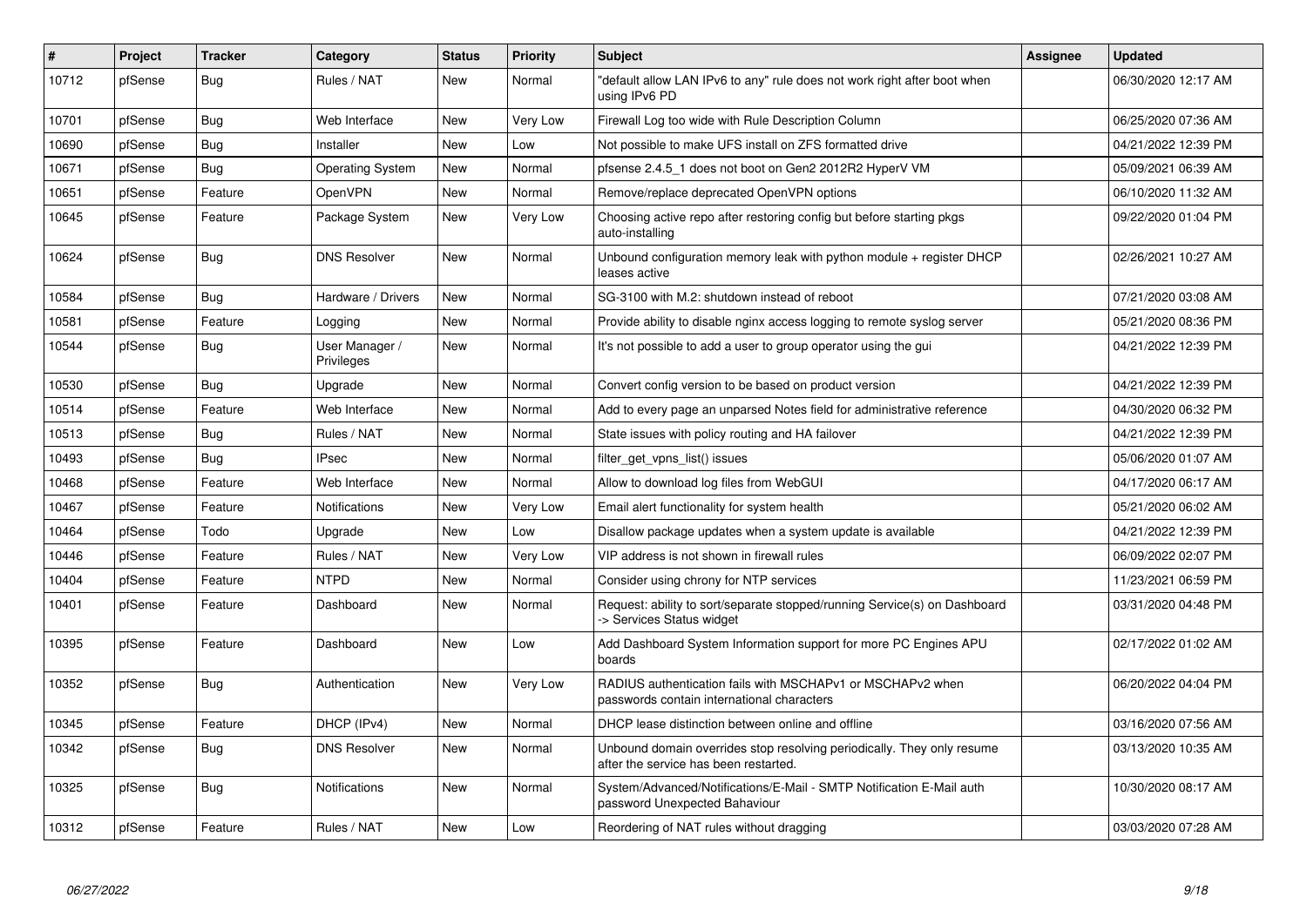| ∦     | Project | <b>Tracker</b> | Category                | <b>Status</b> | <b>Priority</b> | <b>Subject</b>                                                                                                    | <b>Assignee</b> | <b>Updated</b>      |
|-------|---------|----------------|-------------------------|---------------|-----------------|-------------------------------------------------------------------------------------------------------------------|-----------------|---------------------|
| 10311 | pfSense | Bug            | OpenVPN                 | New           | Normal          | Too low net.link.ifqmaxlen causes packet drop under load when using<br>OpenVPN inside bridge interface under load |                 | 08/10/2021 03:10 AM |
| 10310 | pfSense | Bug            | Upgrade                 | New           | Normal          | Systems with low RAM and several packages may temporarily fail to load<br>large tables after an upgrade           |                 | 03/03/2020 07:55 AM |
| 10290 | pfSense | Feature        | Aliases / Tables        | New           | <b>Very Low</b> | Firewall Aliases Add button on top of list                                                                        |                 | 07/10/2021 01:03 PM |
| 10280 | pfSense | Feature        | Dashboard               | New           | Low             | <b>DHCP Leases widget</b>                                                                                         |                 | 11/07/2020 09:18 PM |
| 10277 | pfSense | Bug            | Web Interface           | New           | Normal          | Sorting the log entries does not use year value                                                                   |                 | 02/24/2020 07:46 AM |
| 10271 | pfSense | Bug            | Web Interface           | <b>New</b>    | Normal          | Large number of VLAN/LANs make "Interfaces" menu hard to access                                                   |                 | 02/20/2020 04:46 AM |
| 10258 | pfSense | Feature        | Certificates            | New           | <b>Very Low</b> | allow to sign CA                                                                                                  |                 | 02/20/2020 04:20 AM |
| 10250 | pfSense | Feature        | DHCP (IPv4)             | <b>New</b>    | <b>Very Low</b> | DHCP lease view by interface                                                                                      |                 | 02/11/2020 07:47 AM |
| 10238 | pfSense | Feature        | <b>Operating System</b> | New           | Very Low        | Periodic Scrub of ZFS filesystem                                                                                  |                 | 12/31/2020 03:02 PM |
| 10237 | pfSense | Feature        | Upgrade                 | New           | Normal          | Take ZFS snapshot on Upgrade                                                                                      |                 | 04/07/2020 03:58 PM |
| 10223 | pfSense | Feature        | Interfaces              | New           | Normal          | Add the ability to create additional loopback interfaces                                                          |                 | 12/15/2020 04:35 PM |
| 10204 | pfSense | Feature        | Interfaces              | New           | Low             | Possible clarification of Track IPv6 Interface Subnet ID                                                          |                 | 01/23/2020 01:04 PM |
| 10150 | pfSense | Bug            | <b>IGMP Proxy</b>       | New           | Normal          | IGMP Proxy does not scale to hundreds of streams                                                                  |                 | 01/03/2020 02:56 AM |
| 10144 | pfSense | Feature        | Web Interface           | New           | Low             | Default Sort Order, DHCP Leases                                                                                   |                 | 12/31/2019 06:47 PM |
| 10143 | pfSense | Bug            | <b>DNS Resolver</b>     | New           | Normal          | System hostname DNS entry is assigned to the wrong IP on multi-wan<br>setups                                      |                 | 12/31/2019 02:33 PM |
| 10137 | pfSense | Feature        | Package System          | New           | Normal          | net-mgmt/arpwatch: Update to 3.0                                                                                  |                 | 12/30/2019 05:16 PM |
| 10000 | pfSense | Bug            | Dynamic DNS             | New           | Normal          | Azure Dynamic DNS A and AAAA Records for Apex Zone                                                                |                 | 03/31/2020 09:03 AM |
| 9942  | pfSense | Feature        | <b>Operating System</b> | <b>New</b>    | Normal          | Give pfSense the possibility to change the keyboard Layout for console<br>users                                   |                 | 01/22/2021 02:33 AM |
| 9937  | pfSense | Feature        | Authentication          | <b>New</b>    | Normal          | OpenVPN Login User Privilege                                                                                      |                 | 11/29/2019 08:46 AM |
| 9887  | pfSense | Bug            | Rules / NAT             | New           | Low             | Rule separator positions change when deleting multiple rules                                                      |                 | 05/10/2022 03:11 PM |
| 9876  | pfSense | Feature        | <b>Operating System</b> | New           | Normal          | PFsense on KVM: Web interface hint to disable "Hardware Checksum<br>Offloading"                                   |                 | 07/03/2020 07:11 AM |
| 9857  | pfSense | Feature        | <b>IPsec</b>            | New           | Normal          | IPsec Down/Up SMTP Notifications                                                                                  |                 | 08/31/2021 08:07 AM |
| 9838  | pfSense | Feature        | OpenVPN                 | New           | Normal          | PKCS11 support                                                                                                    |                 | 10/20/2019 02:12 PM |
| 9837  | pfSense | Bug            | Interfaces              | New           | Very Low        | ipv6 is not completely disabled on the interfaces                                                                 |                 | 10/24/2019 01:16 AM |
| 9805  | ptSense | Bug            | Dynamic DNS             | New           | Normal          | dynDNS cloudflare multiple entries                                                                                |                 | 10/02/2019 04:51 PM |
| 9800  | pfSense | Feature        | Hardware / Drivers      | New           | Normal          | Add toggle for net.isr.dispatch=deferred in GUI                                                                   |                 | 09/29/2019 06:18 AM |
| 9775  | pfSense | Feature        | Backup / Restore        | New           | Normal          | AutoConfigBackup - Rolling per day/hour cap on changes, retention policy                                          |                 | 09/20/2019 09:19 AM |
| 9755  | pfSense | <b>Bug</b>     | Package System          | New           | Very Low        | package description wrong link<br>https://www.freshports.org/security/openvpn-client-export                       |                 | 09/13/2019 07:22 AM |
| 9737  | pfSense | <b>Bug</b>     | <b>Traffic Graphs</b>   | New           | Normal          | traffic-graphs.js shows incorrect units inside the chart                                                          |                 | 09/09/2019 06:35 AM |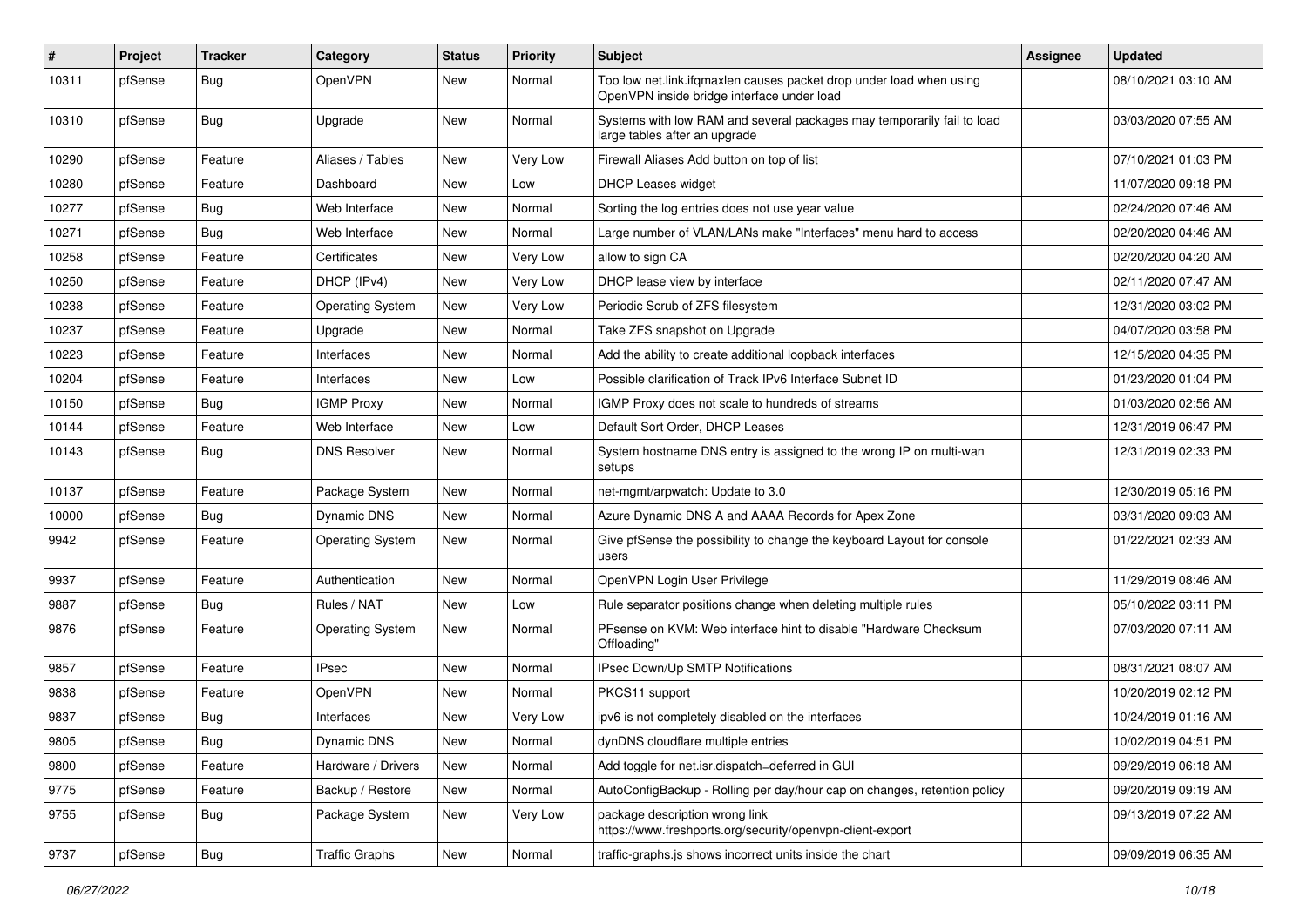| $\vert$ # | Project | <b>Tracker</b> | Category                     | <b>Status</b> | <b>Priority</b> | <b>Subject</b>                                                                                                       | <b>Assignee</b> | <b>Updated</b>      |
|-----------|---------|----------------|------------------------------|---------------|-----------------|----------------------------------------------------------------------------------------------------------------------|-----------------|---------------------|
| 9732      | pfSense | Feature        | DHCP (IPv4)                  | New           | Normal          | System UTC time offset in DHCP Option 2                                                                              |                 | 09/06/2019 08:39 PM |
| 9718      | pfSense | Feature        | Diagnostics                  | New           | Low             | Make diag_states_summary table sortable                                                                              |                 | 10/06/2020 09:12 AM |
| 9717      | pfSense | Feature        | Web Interface                | New           | Low             | Search box for pfsense?                                                                                              |                 | 07/05/2020 02:14 PM |
| 9698      | pfSense | Bug            | <b>RRD Graphs</b>            | <b>New</b>    | Normal          | Monitoring graphs do not retain state after auto-refresh                                                             |                 | 08/26/2019 02:09 AM |
| 9690      | pfSense | <b>Bug</b>     | Interfaces                   | <b>New</b>    | Normal          | Ethernet flow control should be disabled by default                                                                  |                 | 08/19/2019 06:45 PM |
| 9680      | pfSense | Feature        | <b>DHCP Relay</b>            | New           | Normal          | Seperate DHCP Server and relay per interface                                                                         |                 | 02/27/2020 10:47 AM |
| 9677      | pfSense | Bug            | Dashboard                    | New           | Normal          | Dashboard hangs when widget needs data from a remote host which is<br>down                                           |                 | 08/13/2019 09:15 AM |
| 9664      | pfSense | <b>Bug</b>     | Dynamic DNS                  | <b>New</b>    | Normal          | DynDNS and Dual-wan problem with CloudFlare (works with No-Ip)                                                       |                 | 08/03/2019 10:00 AM |
| 9654      | pfSense | <b>Bug</b>     | <b>DNS Resolver</b>          | New           | Normal          | After reboot, the DNS resolver must be restarted before it will advertise the<br>ipv6 DNS address of the router.     |                 | 11/20/2020 03:12 AM |
| 9650      | pfSense | <b>Bug</b>     | Gateways                     | <b>New</b>    | Normal          | IPv6 connection drops (ir-)regular on Kabelvodafone (German cable ISP)                                               |                 | 07/27/2019 07:14 AM |
| 9633      | pfSense | Feature        | PPPoE Server                 | <b>New</b>    | Normal          | PPPoE/L2TP Server Status Page                                                                                        |                 | 10/09/2021 12:05 PM |
| 9627      | pfSense | Feature        | Captive Portal               | <b>New</b>    | Normal          | Captive Portal only shows authenticated users                                                                        |                 | 08/14/2019 02:48 PM |
| 9626      | pfSense | Bug            | Web Interface                | New           | Normal          | When deny write permission is assigned to a user, there is no error<br>feedback if the user tries to write something |                 | 06/25/2022 05:41 PM |
| 9621      | pfSense | Feature        | User Manager /<br>Privileges | New           | Normal          | More convenient deletion of single user privileges                                                                   |                 | 07/09/2019 03:09 AM |
| 9617      | pfSense | Feature        | <b>PPP</b> Interfaces        | New           | Normal          | PPPoE Static IP Configuration in GUI                                                                                 |                 | 10/15/2021 08:52 PM |
| 9591      | pfSense | Feature        | Rules / NAT                  | <b>New</b>    | Normal          | Add under firewall rules a search box                                                                                |                 | 08/14/2019 02:39 PM |
| 9585      | pfSense | <b>Bug</b>     | Interfaces                   | <b>New</b>    | Normal          | 6RD: Unable to reach hosts on within same 6rd-domain                                                                 |                 | 08/14/2019 02:39 PM |
| 9575      | pfSense | Feature        | DHCP (IPv6)                  | New           | Very Low        | RFC 7078 - Distributing Address Selection Policy Using DHCPv6                                                        |                 | 08/14/2019 02:39 PM |
| 9574      | pfSense | Feature        | Package System               | <b>New</b>    | Normal          | Show changelog at package upgrade                                                                                    |                 | 06/02/2019 04:35 AM |
| 9566      | pfSense | Bug            | <b>Traffic Graphs</b>        | <b>New</b>    | Normal          | Traffic graph displays traffic incorrectly                                                                           |                 | 11/18/2019 07:54 AM |
| 9544      | pfSense | Feature        | Routing                      | New           | Normal          | Enable RADIX_MPATH                                                                                                   |                 | 04/21/2022 12:39 PM |
| 9536      | pfSense | Feature        | DHCP (IPv6)                  | New           | Normal          | Support dynamic prefix in DHCPv6 Server                                                                              |                 | 05/25/2022 04:27 AM |
| 9504      | pfSense | <b>Bug</b>     | Dynamic DNS                  | New           | Normal          | Multiple Dynamic DNS update notifications for the same interface, not<br>differentiated by the hostname              |                 | 05/07/2019 07:46 AM |
| 9485      | pfSense | Bug            | User Manager /<br>Privileges | New           | Normal          | password match error on system_usermanager causes Group membership<br>to be reset.                                   |                 | 04/26/2019 08:52 AM |
| 9464      | pfSense | Feature        | Interfaces                   | New           | Normal          | Marvell 6000 -- netgate hardware (e.g.: XG-7100, XG-3100) internal switch<br>LACP support                            |                 | 04/08/2019 07:58 AM |
| 9453      | pfSense | <b>Bug</b>     | <b>LAGG Interfaces</b>       | New           | Normal          | VLAN Interfaces on LAGG get orphaned at boot                                                                         |                 | 08/21/2019 11:16 AM |
| 9436      | pfSense | Feature        | <b>DNS Resolver</b>          | New           | Normal          | Unbound: enable dnstap support                                                                                       |                 | 03/27/2019 07:54 PM |
| 9353      | pfSense | Bug            | Dashboard                    | New           | Low             | PHPSession errors from limited access to dashboard and widgets                                                       |                 | 10/06/2020 09:31 AM |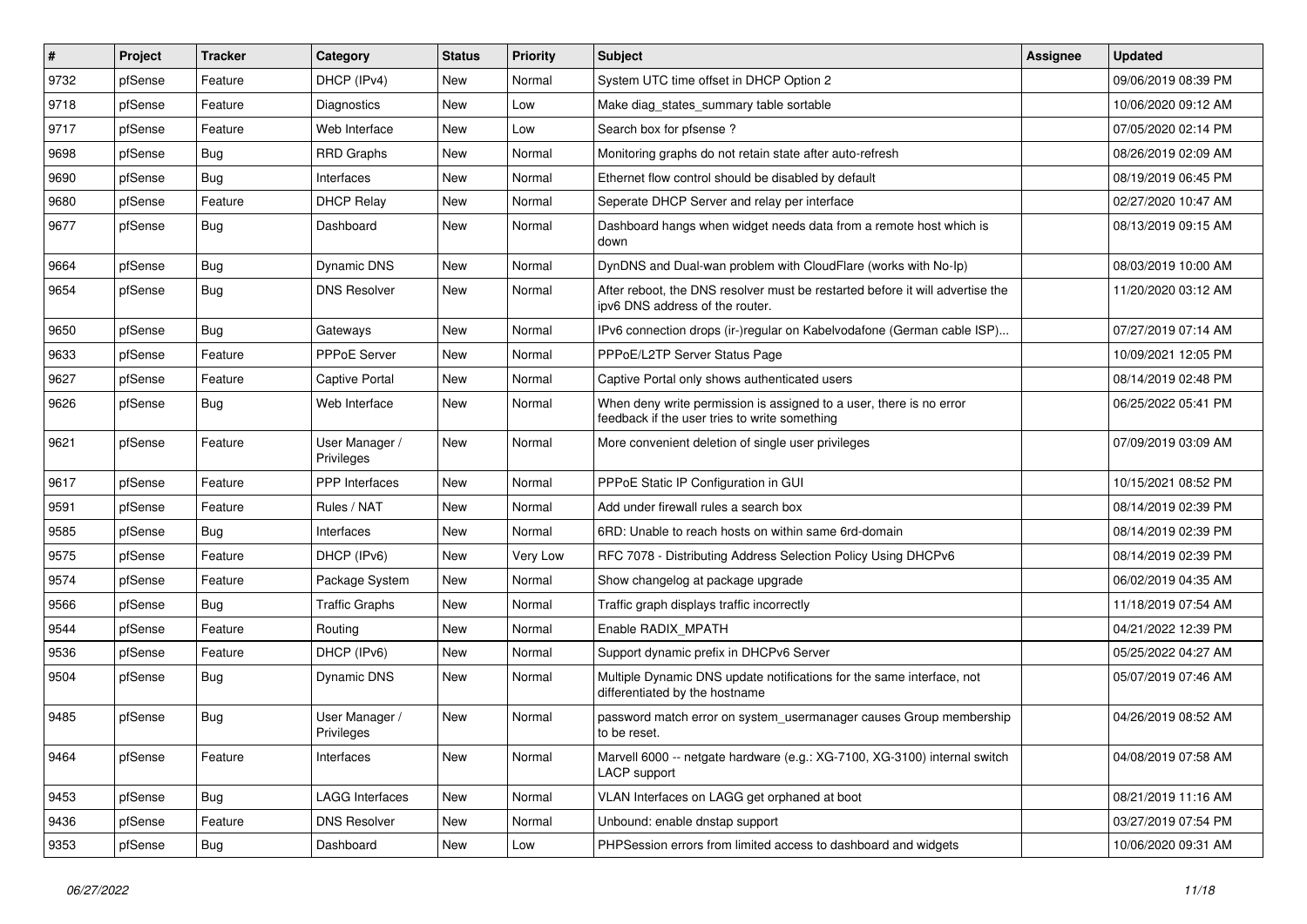| #    | Project | <b>Tracker</b> | Category                     | <b>Status</b> | <b>Priority</b> | <b>Subject</b>                                                                                        | Assignee | <b>Updated</b>      |
|------|---------|----------------|------------------------------|---------------|-----------------|-------------------------------------------------------------------------------------------------------|----------|---------------------|
| 9344 | pfSense | Bug            | <b>Translations</b>          | New           | Normal          | OpenVPN click NCP Algorithms will always go to DH Parameters website(in<br>Chinese-Taiwan)            |          | 10/21/2021 03:48 AM |
| 9343 | pfSense | Bug            | DHCP (IPv4)                  | New           | Normal          | diag arp.php times out with large DHCPD leases table                                                  |          | 08/14/2019 01:19 PM |
| 9338 | pfSense | Bug            | <b>IGMP Proxy</b>            | <b>New</b>    | Normal          | igmpproxy ignoring downstream vlan interface                                                          |          | 02/22/2019 03:48 AM |
| 9336 | pfSense | Feature        | Notifications                | <b>New</b>    | Very Low        | Make Dynamic DNS update notification e-mail optional                                                  |          | 02/18/2019 11:49 AM |
| 9295 | pfSense | Bug            | <b>PPPoE Server</b>          | <b>New</b>    | Very High       | IPv6 PD does not work with PPPOE (Server & Client)                                                    |          | 05/15/2022 10:53 AM |
| 9293 | pfSense | Feature        | Web Interface                | New           | Low             | Provide WebUI message (banner) prior to login                                                         |          | 08/14/2019 02:39 PM |
| 9288 | pfSense | Feature        | Authentication               | New           | Normal          | SSHGuard add pfSense signature in standard                                                            |          | 08/14/2019 01:19 PM |
| 9253 | pfSense | Feature        | User Manager /<br>Privileges | New           | Normal          | RFE: True View-Only WebCFG options                                                                    |          | 08/21/2019 09:21 AM |
| 9241 | pfSense | Bug            | Interfaces                   | New           | Normal          | Ethernet link cycles up/down if "auto-negotiate" is explicitly selected in<br>interface configuration |          | 12/31/2018 08:36 PM |
| 9226 | pfSense | Feature        | Web Interface                | <b>New</b>    | Normal          | zfs GUI functionality - alerts                                                                        |          | 12/31/2020 02:50 PM |
| 9222 | pfSense | Feature        | Authentication               | New           | Normal          | Add sshguard log when release an IP                                                                   |          | 08/14/2019 01:00 PM |
| 9192 | pfSense | <b>Bug</b>     | <b>PPP</b> Interfaces        | <b>New</b>    | Normal          | PPPoE daemon selects wrong interface                                                                  |          | 08/20/2019 10:05 AM |
| 9183 | pfSense | <b>Bug</b>     | LAGG Interfaces              | New           | Very Low        | OpenVPN Lagg Interface not working after restart or new start                                         |          | 08/21/2019 11:17 AM |
| 9179 | pfSense | <b>Bug</b>     | <b>NAT Reflection</b>        | New           | Normal          | NAT reflection fix implemented for #8604 is causing WebUI and XMLRPC to<br>fail on slave              |          | 03/27/2020 08:01 PM |
| 9167 | pfSense | Bug            | Rules / NAT                  | <b>New</b>    | Normal          | Some Important ICMPv6 Traffic Not Allowed by Default Rules                                            |          | 08/14/2019 01:00 PM |
| 9165 | pfSense | Feature        | Authentication               | <b>New</b>    | Normal          | only IPs can be added to sshguard whitelist                                                           |          | 04/21/2022 12:39 PM |
| 9156 | pfSense | Feature        | <b>OpenVPN</b>               | <b>New</b>    | Normal          | OpenVPN: Add tickbox for 'nopool' directive                                                           |          | 04/14/2020 01:45 PM |
| 9149 | pfSense | <b>Bug</b>     | Package System               | New           | Low             | Continued issues with /tmp and /var in RAM on 2.4                                                     |          | 11/24/2018 11:56 AM |
| 9140 | pfSense | Bug            | Logging                      | <b>New</b>    | Very Low        | Unexpected rule can be displayed when looking up filter log entry with<br>multiple matching rules     |          | 08/19/2019 02:56 PM |
| 9136 | pfSense | Bug            | DHCP (IPv6)                  | <b>New</b>    | High            | IPv6 Tracking Interfaces Lose IPv6 Address in Certain Cases                                           |          | 04/21/2022 12:39 PM |
| 9130 | pfSense | Feature        | DHCP (IPv4)                  | <b>New</b>    | Normal          | Request ID [#INC-16195]: DHCP - PXE Boot                                                              |          | 09/10/2020 01:39 PM |
| 9101 | pfSense | Bug            | <b>Traffic Graphs</b>        | <b>New</b>    | Normal          | Traffic Graphs/Dashboard Slows Downloads Being Performed by the Same<br>Firefox Browser               |          | 08/21/2019 09:18 AM |
| 9087 | pfSense | Bug            | <b>Traffic Graphs</b>        | <b>New</b>    | Normal          | Traffic Graph Widget Legend Not Updating                                                              |          | 08/14/2019 12:38 PM |
| 9063 | pfSense | Feature        | Dynamic DNS                  | New           | Normal          | Allow dynamic DNS client entry to specify which Check IP service to use                               |          | 10/24/2018 11:53 AM |
| 9060 | pfSense | Feature        | Logging                      | <b>New</b>    | Normal          | add rule name filtering field for firewall log viewer                                                 |          | 08/14/2019 12:38 PM |
| 9038 | pfSense | Feature        | Logging                      | <b>New</b>    | Normal          | Live view of any log file                                                                             |          | 08/19/2019 02:55 PM |
| 9037 | pfSense | <b>Bug</b>     | <b>DNS Resolver</b>          | New           | Normal          | Unbound not logging to syslog after reboot                                                            |          | 10/12/2018 05:09 AM |
| 9035 | pfSense | <b>Bug</b>     | Rules / NAT                  | <b>New</b>    | Normal          | Inactive Interfaces are Hidden in Firewall Rules                                                      |          | 08/14/2019 12:39 PM |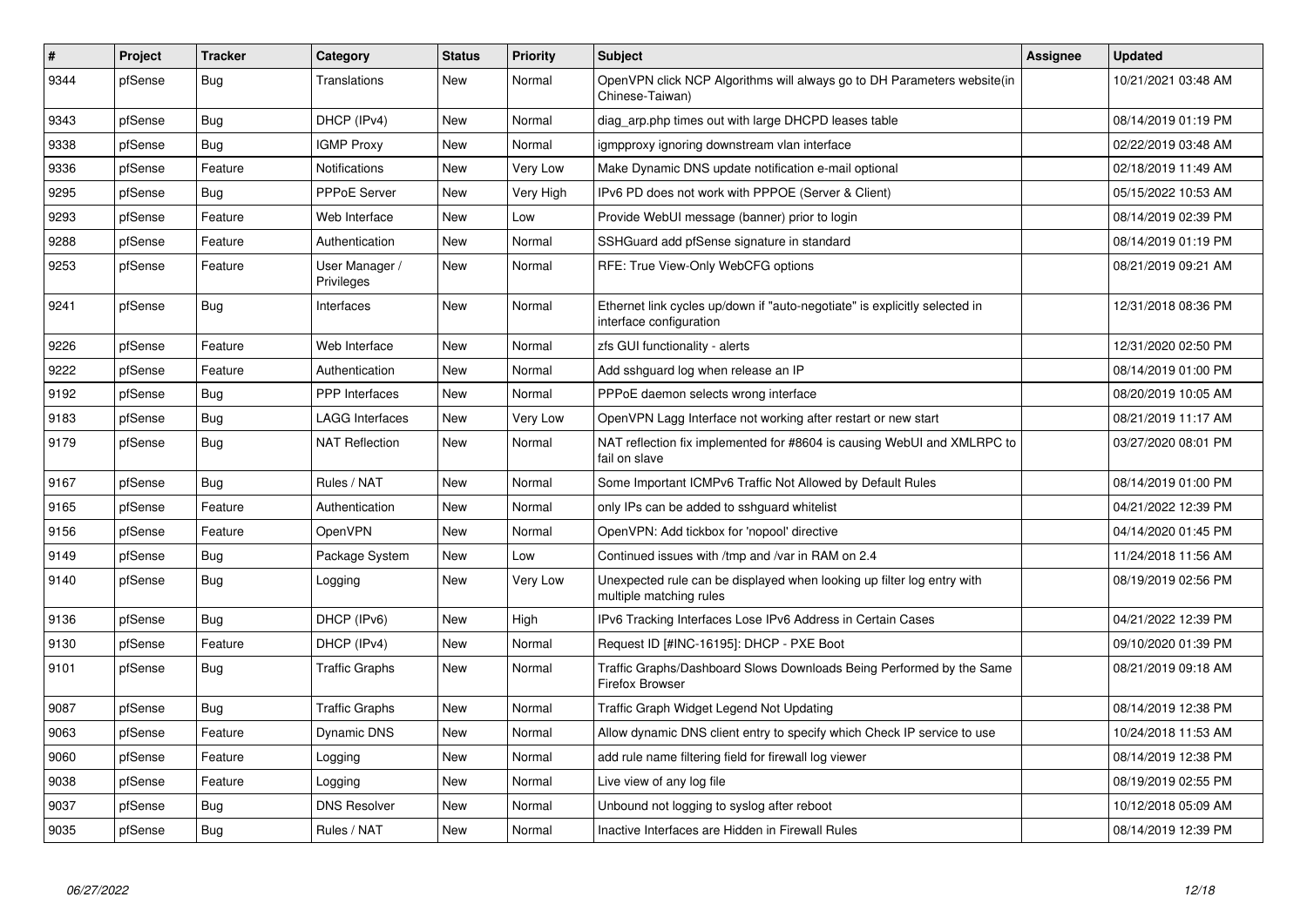| #    | Project | <b>Tracker</b> | Category                                        | <b>Status</b> | <b>Priority</b> | Subject                                                                                                                      | Assignee | <b>Updated</b>      |
|------|---------|----------------|-------------------------------------------------|---------------|-----------------|------------------------------------------------------------------------------------------------------------------------------|----------|---------------------|
| 8963 | pfSense | <b>Bug</b>     | <b>Traffic Shaper</b><br>(Limiters)             | New           | Normal          | 2.4.4 Limiters don't work after CARP fail-over                                                                               |          | 12/10/2018 06:40 AM |
| 8929 | pfSense | Feature        | Web Interface                                   | New           | Normal          | Scroll bar css dark theme                                                                                                    |          | 08/14/2019 12:16 PM |
| 8879 | pfSense | Feature        | DHCP (IPv4)                                     | New           | Very Low        | DHCP options ADD force options                                                                                               |          | 09/07/2018 09:14 AM |
| 8846 | pfSense | Bug            | Gateways                                        | New           | Low             | Misleading gateway error message adding/editing static routes using a<br>disabled interface                                  |          | 08/21/2019 11:29 AM |
| 8831 | pfSense | Bug            | <b>IPv6 Router</b><br>Advertisements<br>(RADVD) | <b>New</b>    | Very High       | Radvd causes latency spikes                                                                                                  |          | 04/19/2021 04:51 AM |
| 8820 | pfSense | Bug            | Rules / NAT                                     | New           | Low             | System/Advanced/Misc - "Do not kill connections when schedule expires"<br>UN-checked still leaves existing connections open. |          | 07/28/2020 10:59 AM |
| 8804 | pfSense | Bug            | <b>PPP</b> Interfaces                           | New           | Normal          | Netgate SG-1000 PPPoE Keepalives not prioritized, internet drops                                                             |          | 08/20/2019 10:06 AM |
| 8775 | pfSense | Feature        | Authentication                                  | New           | Very Low        | Use SRV record for LDAP Authentication                                                                                       |          | 05/06/2020 07:49 AM |
| 8770 | pfSense | Bug            | Interfaces                                      | New           | Normal          | QinQ interfaces always show as active                                                                                        |          | 02/01/2020 09:47 AM |
| 8743 | pfSense | Todo           | Gateways                                        | New           | Low             | Gateway Groups page should list gateways in tier order                                                                       |          | 08/14/2019 12:16 PM |
| 8712 | pfSense | Feature        | <b>Traffic Shaper</b><br>(ALTQ)                 | New           | Normal          | QOS on ipsec links                                                                                                           |          | 06/22/2020 06:27 AM |
| 8711 | pfSense | Bug            | <b>IGMP Proxy</b>                               | <b>New</b>    | Normal          | igmpproxy with PPPoE Interfaces                                                                                              |          | 07/28/2018 09:21 AM |
| 8694 | pfSense | Feature        | Authentication                                  | New           | Very Low        | Client CA Auth for PFSense WebGui                                                                                            |          | 08/21/2019 09:25 AM |
| 8686 | pfSense | Bug            | <b>IPsec</b>                                    | New           | Normal          | IPsec VTI: Assigned interface firewall rules are never parsed                                                                |          | 02/10/2021 12:15 PM |
| 8641 | pfSense | Feature        | Web Interface                                   | New           | Normal          | Need way to disable HSTS and/or replace webConfigurator certificate from<br><b>CLI</b>                                       |          | 07/16/2018 10:21 AM |
| 8614 | pfSense | <b>Bug</b>     | DHCP (IPv4)                                     | New           | Normal          | Cannot remove Additional BOOTP/DHCP Options                                                                                  |          | 08/21/2019 09:15 AM |
| 8599 | pfSense | Feature        | Rules / NAT                                     | New           | Very Low        | <b>IPv6</b> flow labels                                                                                                      |          | 07/16/2018 07:36 AM |
| 8570 | pfSense | Bug            | <b>XML Parser</b>                               | New           | Normal          | Empty (dn)shaper config gets populated with newline                                                                          |          | 08/20/2019 02:45 PM |
| 8567 | pfSense | Bug            | CARP                                            | New           | Normal          | Using IPv6 VIP alias for services may affect CARP IPv6 VIP work                                                              |          | 06/12/2018 01:26 PM |
| 8566 | pfSense | Bug            | CARP                                            | New           | Normal          | Wrong IPv6 source in NS request in case using of IPv6 alias                                                                  |          | 06/12/2018 01:26 PM |
| 8558 | pfSense | Feature        | Web Interface                                   | New           | Normal          | Add more table sorting in various UI pages                                                                                   |          | 08/21/2019 09:14 AM |
| 8532 | pfSense | Feature        | <b>OpenVPN</b>                                  | New           | Low             | Ability to add metric to pushed routes                                                                                       |          | 05/22/2018 07:45 AM |
| 8526 | pfSense | Bug            | Interfaces                                      | New           | Normal          | DHCP client ignores server replies when 802.1g tagging is used                                                               |          | 08/14/2019 10:52 AM |
| 8520 | pfSense | Feature        | Interfaces                                      | New           | Normal          | Option to auto-renew DHCP on interface with an offline gateway or marked<br>as down                                          |          | 07/20/2021 11:00 AM |
| 8512 | pfSense | <b>Bug</b>     | PPP Interfaces                                  | New           | Normal          | PPPoE reconnect fails after interface flap                                                                                   |          | 08/20/2019 10:06 AM |
| 8500 | pfSense | <b>Bug</b>     | Dynamic DNS                                     | New           | Low             | Incorrect categorization of status/info messages from phpDynDNS                                                              |          | 08/16/2019 12:50 PM |
| 8483 | pfSense | Feature        | <b>Traffic Shaper</b><br>(ALTQ)                 | New           | Normal          | Allow user to choose order of Queues status                                                                                  |          | 08/21/2019 09:12 AM |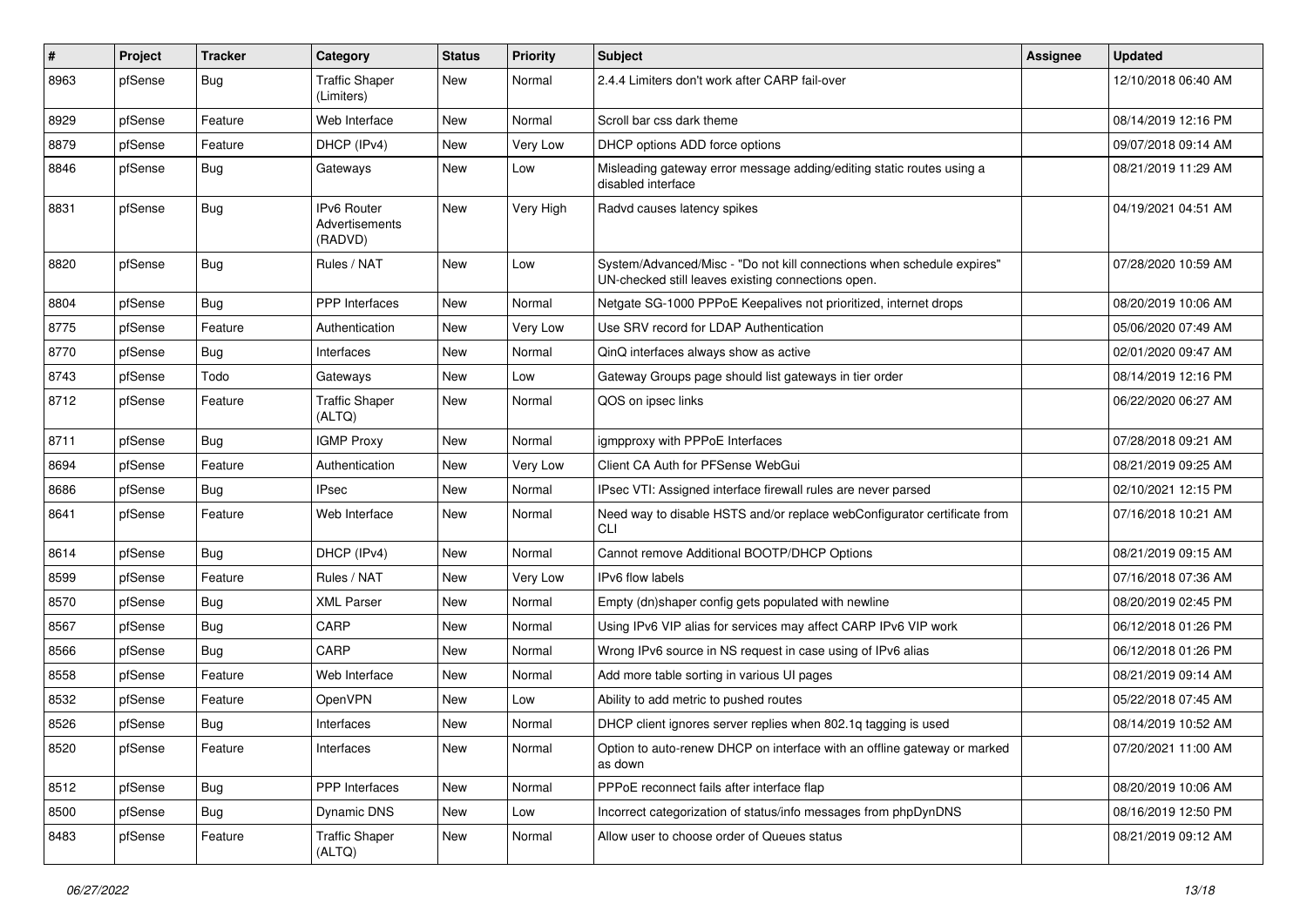| $\sharp$ | Project | <b>Tracker</b> | Category                                 | <b>Status</b> | <b>Priority</b> | Subject                                                                                                                 | <b>Assignee</b> | <b>Updated</b>      |
|----------|---------|----------------|------------------------------------------|---------------|-----------------|-------------------------------------------------------------------------------------------------------------------------|-----------------|---------------------|
| 8474     | pfSense | Feature        | <b>High Availability</b>                 | New           | Low             | Easier Conversion to HA Pair from Existing Non-HA Firewall                                                              |                 | 04/19/2018 11:52 PM |
| 8464     | pfSense | Bug            | <b>Wireless</b>                          | New           | Very Low        | Wireless USB card does not connect to WiFi automatically after reboot/halt                                              |                 | 06/19/2020 03:44 AM |
| 8458     | pfSense | Feature        | Dashboard                                | New           | Low             | Allow reordering of interface widget                                                                                    |                 | 08/14/2019 10:52 AM |
| 8435     | pfSense | <b>Bug</b>     | Interfaces                               | New           | Normal          | DHCPv6 unusable in certain circumstances (US AT&T Fiber, etc.)                                                          |                 | 08/14/2019 10:52 AM |
| 8432     | pfSense | <b>Bug</b>     | Dynamic DNS                              | New           | Normal          | Dynamic DNS Client gives an error that it can't find IPv6 address when<br>WAN interface is a LAGG                       |                 | 09/17/2020 05:23 AM |
| 8419     | pfSense | Bug            | Web Interface                            | New           | Normal          | webgui, when menubar is fixed to the top of the screen, the last items of<br>long menus cannot be seen/used.            |                 | 07/19/2018 03:10 PM |
| 8406     | pfSense | <b>Bug</b>     | Dynamic DNS                              | New           | Normal          | DDNS IPV6 Cloudflare Client does not detect PPOE address                                                                |                 | 03/31/2018 11:56 AM |
| 8401     | pfSense | Bug            | Installer                                | New           | Normal          | Issues related to keys representing alphabetic characters specific to<br>Scandinavian languages and to some other keys. |                 | 03/30/2018 11:06 AM |
| 8385     | pfSense | Feature        | Rules / NAT                              | New           | Normal          | Utilize IP addresses from successfully authenticated OpenVPN endpoints to<br>Update Firewall Rules                      |                 | 07/19/2018 03:07 PM |
| 8372     | pfSense | Feature        | Logging                                  | New           | Normal          | add gui setting to adjust refresh rate for dynamic firewall logs                                                        |                 | 08/14/2019 10:31 AM |
| 8346     | pfSense | Feature        | <b>IPsec</b>                             | New           | Normal          | Let pFSense act as an IPSec XAuth VPN Client                                                                            |                 | 02/23/2018 07:39 AM |
| 8343     | pfSense | Bug            | Gateways                                 | New           | Normal          | Gateway Routes (Default Routes) not removed in Kernel when removed<br>from GUI                                          |                 | 05/14/2020 01:22 AM |
| 8335     | pfSense | Bug            | LAGG Interfaces                          | New           | Normal          | System hang with LACP downlink to UniFi switch                                                                          |                 | 08/21/2019 11:18 AM |
| 8330     | pfSense | Feature        | DHCP (IPv4)                              | <b>New</b>    | Normal          | add options for ddns-local-address statements                                                                           |                 | 04/27/2021 12:31 PM |
| 8325     | pfSense | Bug            | UPnP/NAT-PMP                             | New           | Normal          | UPnP not available for pppoe-Clients                                                                                    |                 | 11/15/2020 10:33 AM |
| 8316     | pfSense | Feature        | Rules / NAT                              | New           | Low             | expiration date when creating new rules                                                                                 |                 | 08/21/2019 09:11 AM |
| 8313     | pfSense | Bug            | Notifications                            | New           | Normal          | STARTTLS auto detection not working                                                                                     |                 | 04/21/2022 12:39 PM |
| 8285     | pfSense | Bug            | Web Interface                            | New           | Normal          | Actions on stale data may result in catastrophic results                                                                |                 | 01/16/2018 08:08 PM |
| 8270     | pfSense | Todo           | Web Interface                            | <b>New</b>    | Very Low        | Fix grammatically erroneous repetition                                                                                  |                 | 01/11/2018 08:19 AM |
| 8263     | pfSense | <b>Bug</b>     | <b>Traffic Shaper</b><br>(ALTQ)          | New           | Normal          | Cannot create a nonlinear `Link Share` service curve because of: "the sum<br>of the child bandwidth higher than parent" |                 | 11/05/2020 07:31 AM |
| 8262     | pfSense | Feature        | IPv6 Router<br>Advertisements<br>(RADVD) | New           | Normal          | Make each prefix flags configurable separately.                                                                         |                 | 01/16/2018 12:35 PM |
| 8243     | pfSense | Feature        | <b>XMLRPC</b>                            | New           | Normal          | Sync dashboard settings over xmlrpc                                                                                     |                 | 08/21/2019 10:42 AM |
| 8236     | pfSense | Feature        | <b>DNS Resolver</b>                      | New           | Normal          | Ability to configure "forward-first" and "forward-host" options for more robust<br>domain overrides in DNS Resolver     |                 | 12/26/2017 01:26 AM |
| 8233     | pfSense | Bug            | <b>NAT Reflection</b>                    | New           | Very Low        | NAT reflection back to originating host broken when using FQDN-based IP<br>aliases                                      |                 | 08/21/2019 10:53 AM |
| 8207     | pfSense | Bug            | <b>Operating System</b>                  | New           | Normal          | 2.4 cannot boot as a Xen VM with more than 7 NICs                                                                       |                 | 06/25/2022 05:42 PM |
| 8178     | pfSense | Feature        | Package System                           | New           | Normal          | Allow setting attributes for form elements in package XML                                                               |                 | 12/09/2017 07:48 PM |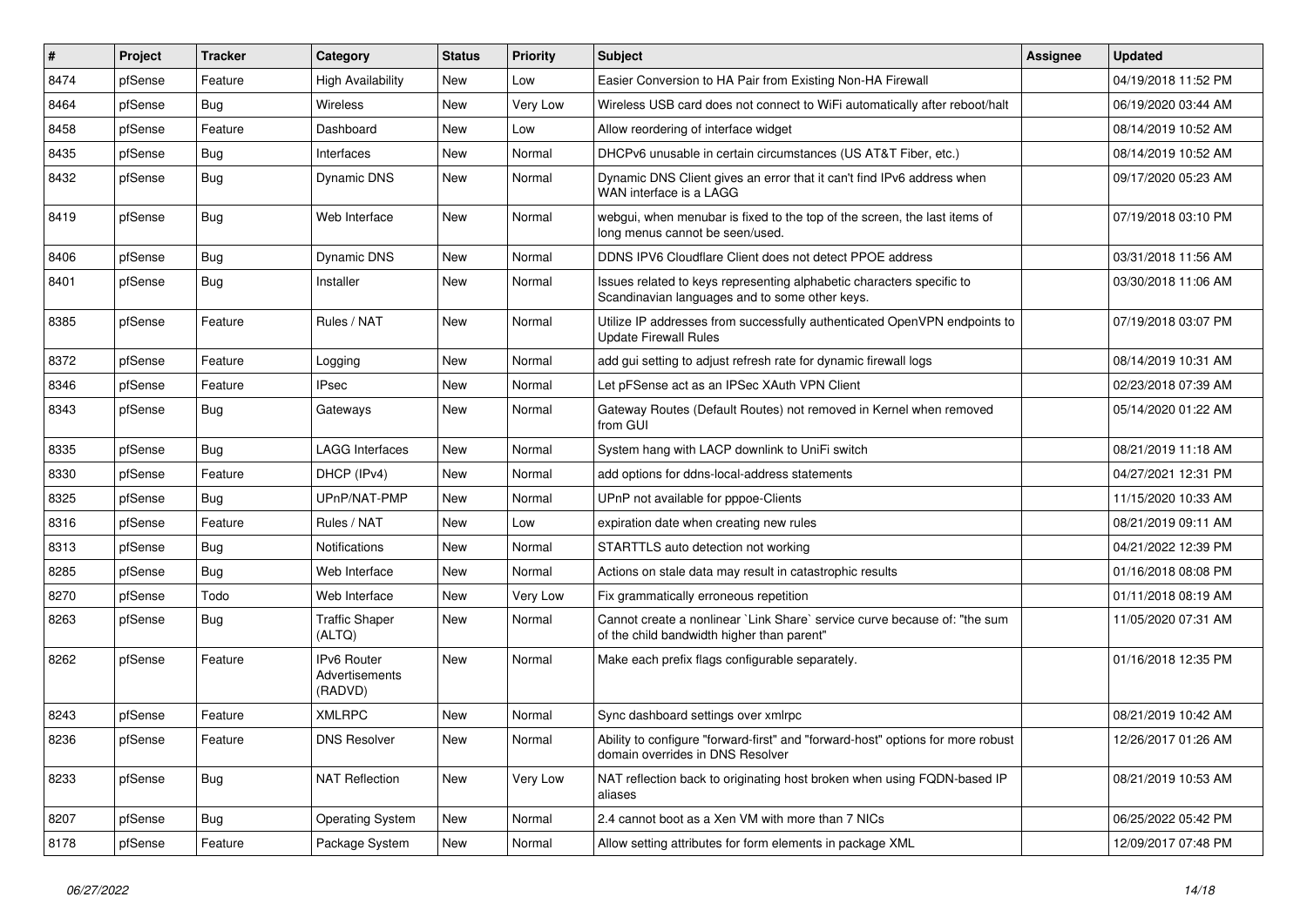| #    | Project | <b>Tracker</b> | Category              | <b>Status</b> | <b>Priority</b> | Subject                                                                                                                                                                       | <b>Assignee</b> | <b>Updated</b>      |
|------|---------|----------------|-----------------------|---------------|-----------------|-------------------------------------------------------------------------------------------------------------------------------------------------------------------------------|-----------------|---------------------|
| 8177 | pfSense | Bug            | Package System        | New           | Normal          | "/xsl/package.xsl" is referenced in package XML files but not on the firewall                                                                                                 |                 | 08/14/2019 09:56 AM |
| 8176 | pfSense | Bug            | Package System        | <b>New</b>    | Normal          | /schema/packages.dtd -- referenced in *xml, but missing?                                                                                                                      |                 | 12/09/2017 06:52 PM |
| 8173 | pfSense | Feature        | Interfaces            | New           | Normal          | dhcp6c - RAW Options                                                                                                                                                          |                 | 05/29/2022 05:34 PM |
| 8170 | pfSense | Feature        | XMLRPC                | New           | Normal          | XMLRPC Sync deletes entires on remote System                                                                                                                                  |                 | 08/21/2019 10:42 AM |
| 8168 | pfSense | Feature        | <b>IPsec</b>          | <b>New</b>    | Normal          | strongswan dhcp option                                                                                                                                                        |                 | 12/19/2017 04:14 AM |
| 8158 | pfSense | Bug            | Interfaces            | New           | High            | IPv6 Track Interface issue with more than one WAN-Gateway and a number<br>of internal interfaces at least track interface from one interface does not<br>work on regular base |                 | 12/03/2017 09:00 AM |
| 8157 | pfSense | Bug            | Dashboard             | New           | Very Low        | Traffic Graph clutter from time to time                                                                                                                                       |                 | 12/03/2017 06:40 AM |
| 8149 | pfSense | Feature        | <b>NTPD</b>           | New           | Normal          | <b>NTPsec</b>                                                                                                                                                                 |                 | 10/11/2020 10:59 AM |
| 8130 | pfSense | Bug            | <b>Traffic Graphs</b> | New           | Normal          | Status - Monitoring - Area chart displays traffic data differently than Line or<br>Bar charts                                                                                 |                 | 11/26/2017 01:40 PM |
| 8122 | pfSense | Bug            | <b>OpenVPN</b>        | <b>New</b>    | Normal          | openvpn client is unable to use OTP (temporary) passwords                                                                                                                     |                 | 04/16/2018 09:28 AM |
| 8113 | pfSense | Bug            | Interfaces            | New           | Normal          | MTU setting on bridge, openvpn clients ignored                                                                                                                                |                 | 12/31/2021 05:55 PM |
| 8095 | pfSense | <b>Bug</b>     | Translations          | New           | Normal          | Unescaped simple quotes break JavaScript features when the French<br>translation is enabled                                                                                   |                 | 08/21/2019 09:06 AM |
| 8089 | pfSense | Bug            | Interfaces            | New           | High            | VLAN page breaks after config restore to new hardware.                                                                                                                        |                 | 11/21/2017 01:38 PM |
| 8087 | pfSense | Bug            | Authentication        | New           | Normal          | Provide Calling-Station-ID to RADIUS backed VPN connections                                                                                                                   |                 | 06/06/2020 05:36 AM |
| 8078 | pfSense | Feature        | PPP Interfaces        | <b>New</b>    | Normal          | <b>PPPoE Reconnect Wait Time</b>                                                                                                                                              |                 | 11/09/2017 05:13 PM |
| 8076 | pfSense | Bug            | Backup / Restore      | New           | Normal          | User can easily apply an unusable interface configuration after restore                                                                                                       |                 | 08/14/2019 10:52 AM |
| 8073 | pfSense | <b>Bug</b>     | <b>IPsec</b>          | New           | Normal          | Traffic inexplicably not going through IPSEC despite (in theory) matching<br><b>SPs</b>                                                                                       |                 | 11/09/2017 02:51 AM |
| 8066 | pfSense | Bug            | Routing               | New           | Normal          | Static routes not applied when they go out a interface using carp                                                                                                             |                 | 11/08/2017 02:04 AM |
| 8050 | pfSense | Bug            | Interfaces            | <b>New</b>    | High            | Enabling bridge while interfaces have link freezes console                                                                                                                    |                 | 11/03/2017 04:38 PM |
| 8036 | pfSense | Feature        | <b>IPsec</b>          | New           | Normal          | Want to run multiple Mobile Client IKEv2 server instances                                                                                                                     |                 | 08/14/2019 09:31 AM |
| 8004 | pfSense | Bug            | <b>NAT Reflection</b> | New           | Normal          | Error notice for a deleted NAT that had a RULE or an existing NAT which is<br>claimed to have no NAT port                                                                     |                 | 10/24/2017 06:39 PM |
| 7988 | pfSense | Feature        | Web Interface         | New           | Normal          | Compact Theme based on Compact-RED with the default theme colors.                                                                                                             |                 | 10/23/2017 05:34 AM |
| 7986 | pfSense | <b>Bug</b>     | Wireless              | New           | Normal          | WLAN card no longer properly initialized under 2.4.0                                                                                                                          |                 | 06/19/2020 08:08 AM |
| 7977 | pfSense | Bug            | Translations          | New           | Normal          | English text shown in stead of translated text (Routing - Gateway groups -<br>edit)                                                                                           |                 | 08/21/2019 11:28 AM |
| 7974 | pfSense | Feature        | Dashboard             | New           | Normal          | ZFS RAID Monitor Not available                                                                                                                                                |                 | 08/20/2019 01:34 PM |
| 7971 | pfSense | Feature        | Captive Portal        | New           | Normal          | Allow import, export and synchronization of MACs under Captive Portal<br>service                                                                                              |                 | 10/19/2017 04:56 AM |
| 7964 | pfSense | Bug            | Multi-WAN             | New           | Normal          | Restart openvpn on gateway switching                                                                                                                                          |                 | 08/19/2019 12:35 PM |
| 7957 | pfSense | Feature        | Web Interface         | New           | Normal          | GUI theme - separate "colour" from "compact/normal" in theme dropdown                                                                                                         |                 | 10/17/2017 06:58 AM |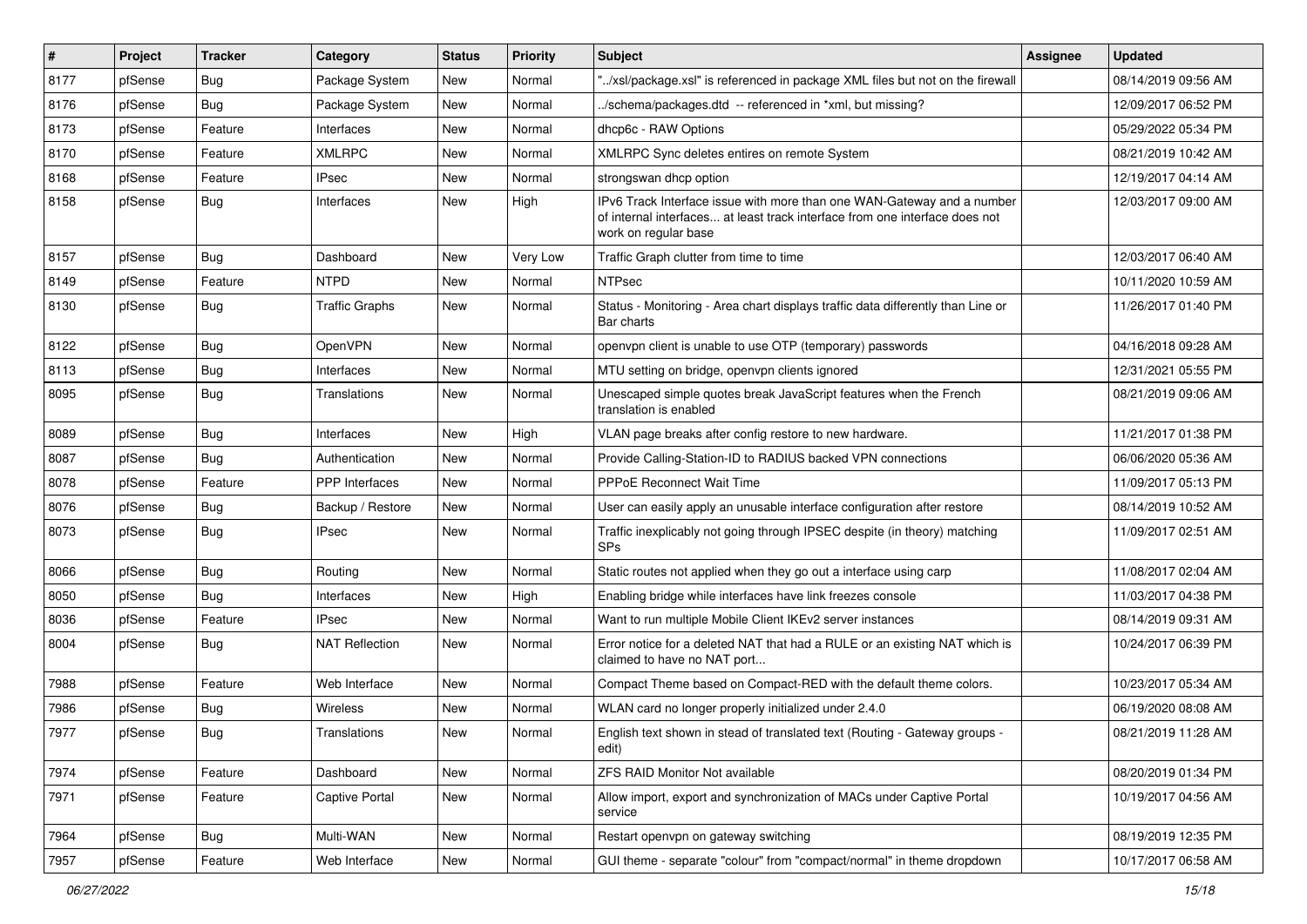| #    | Project | <b>Tracker</b> | Category                                 | <b>Status</b> | <b>Priority</b> | <b>Subject</b>                                                                                                                    | Assignee | <b>Updated</b>      |
|------|---------|----------------|------------------------------------------|---------------|-----------------|-----------------------------------------------------------------------------------------------------------------------------------|----------|---------------------|
| 7956 | pfSense | Feature        | Web Interface                            | New           | Normal          | Favicon able to match GUI colour setting?                                                                                         |          | 10/17/2017 06:36 AM |
| 7943 | pfSense | Bug            | Web Interface                            | <b>New</b>    | Normal          | CSS Overflow Fix for Drop Down Menus in webConfigurator                                                                           |          | 11/21/2020 02:54 PM |
| 7934 | pfSense | Feature        | Dashboard                                | New           | <b>Very Low</b> | format support phone# for international use                                                                                       |          | 10/12/2017 04:38 PM |
| 7922 | pfSense | Feature        | Rules / NAT                              | New           | Normal          | Add the option to select the ISP IPv6 Delegated Prefix as a destination in<br>firewall rules                                      |          | 10/10/2017 06:36 PM |
| 7899 | pfSense | Bug            | <b>Traffic Shaper</b><br>(ALTQ)          | New           | Normal          | a floating 'match' rule on LAN does not put traffic from a broswer on a<br>clientpc into a shaper queue                           |          | 09/28/2017 09:16 AM |
| 7888 | pfSense | Feature        | Package System                           | <b>New</b>    | Normal          | Add a button in package manager GUI to upgrade all packages                                                                       |          | 09/28/2017 05:50 AM |
| 7881 | pfSense | Feature        | <b>OpenVPN</b>                           | New           | Normal          | OpenVPN client - add support for multiple server entries                                                                          |          | 08/14/2019 09:32 AM |
| 7863 | pfSense | Bug            | User Manager /<br>Privileges             | New           | Normal          | The "WebCfg - All pages" permission inclueds the "User - System: Shell<br>account access" even though that is not a WebCofg page. |          | 09/16/2017 05:13 AM |
| 7857 | pfSense | <b>Bug</b>     | Dashboard                                | New           | <b>Very Low</b> | Interfaces Widget U/I fails to wrap IPV6 addresses when the string is too<br>wide for the widget                                  |          | 08/13/2019 09:15 AM |
| 7852 | pfSense | Feature        | <b>DNS Resolver</b>                      | New           | Normal          | Add views support to Unbound GUI                                                                                                  |          | 09/11/2017 12:26 PM |
| 7848 | pfSense | <b>Bug</b>     | Diagnostics                              | New           | Low             | NDP Table Sort by Expiration Error                                                                                                |          | 08/26/2019 02:56 PM |
| 7821 | pfSense | <b>Bug</b>     | DHCP (IPv6)                              | <b>New</b>    | Normal          | GIF does not support broadcast                                                                                                    |          | 08/29/2017 10:50 AM |
| 7812 | pfSense | Feature        | Web Interface                            | New           | Normal          | ZFS handling of autopreplace                                                                                                      |          | 08/13/2019 03:53 PM |
| 7800 | pfSense | Feature        | Logging                                  | New           | Normal          | Add option for state logging                                                                                                      |          | 08/13/2019 03:51 PM |
| 7799 | pfSense | Feature        | Rules / NAT                              | New           | Normal          | Make an ajax call to toggle logging by clicking on the logging icon next to a<br>rule                                             |          | 08/13/2019 09:40 AM |
| 7788 | pfSense | Bug            | Dashboard                                | New           | Low             | Irregular updating of widgets like cpu/uptime on system widget.                                                                   |          | 08/21/2019 09:03 AM |
| 7783 | pfSense | Feature        | <b>Operating System</b>                  | New           | Normal          | Support for hosting VMs on pfSense using bhyve                                                                                    |          | 03/25/2022 11:53 AM |
| 7781 | pfSense | Feature        | Rules / NAT                              | New           | Normal          | Please Enable Rule Separators on Manual Outbound NAT                                                                              |          | 08/21/2019 09:07 AM |
| 7779 | pfSense | <b>Bug</b>     | OpenVPN                                  | New           | Normal          | Traffic crossing a site-to-site OpenVPN tunnel fails to fragment.                                                                 |          | 06/02/2021 08:26 AM |
| 7773 | pfSense | Feature        | IPsec                                    | New           | Normal          | IPSec using IKEv2 with split DNS not using provided domain names                                                                  |          | 08/15/2017 05:25 PM |
| 7761 | pfSense | Feature        | Rules / NAT                              | New           | Normal          | Add a way to match on IPv6 proto=0 (hop-by-hop header extension)                                                                  |          | 08/13/2019 03:49 PM |
| 7757 | pfSense | Bug            | Backup / Restore                         | New           | Normal          | Auto Config Backup fails to upload unless Default Gateway is up                                                                   |          | 08/16/2019 12:47 PM |
| 7747 | pfSense | Feature        | Console Menu                             | New           | Normal          | Minor UI Tweak: Make hitting enter on the console (esp via SSH) should not<br>log you out, but simply redraw the menu             |          | 08/01/2017 04:03 PM |
| 7738 | pfSense | Feature        | <b>IPsec</b>                             | <b>New</b>    | Normal          | Highlight which IPSec (or other VPN) crypto modes are<br>hardware-accelerated in the UI                                           |          | 08/13/2019 03:46 PM |
| 7737 | pfSense | Bug            | IPv6 Router<br>Advertisements<br>(RADVD) | New           | Normal          | radvd error message                                                                                                               |          | 08/13/2019 09:41 AM |
| 7734 | pfSense | Bug            | DHCP (IPv6)                              | New           | Normal          | Using opton ia pd0 does not renew prefix and prefix get dropped                                                                   |          | 07/31/2017 03:46 AM |
| 7730 | pfSense | <b>Bug</b>     | Interfaces                               | New           | High            | 2.3.4_1 greX: loop detected when hit save on filter rules or interfaces                                                           |          | 07/27/2017 08:16 AM |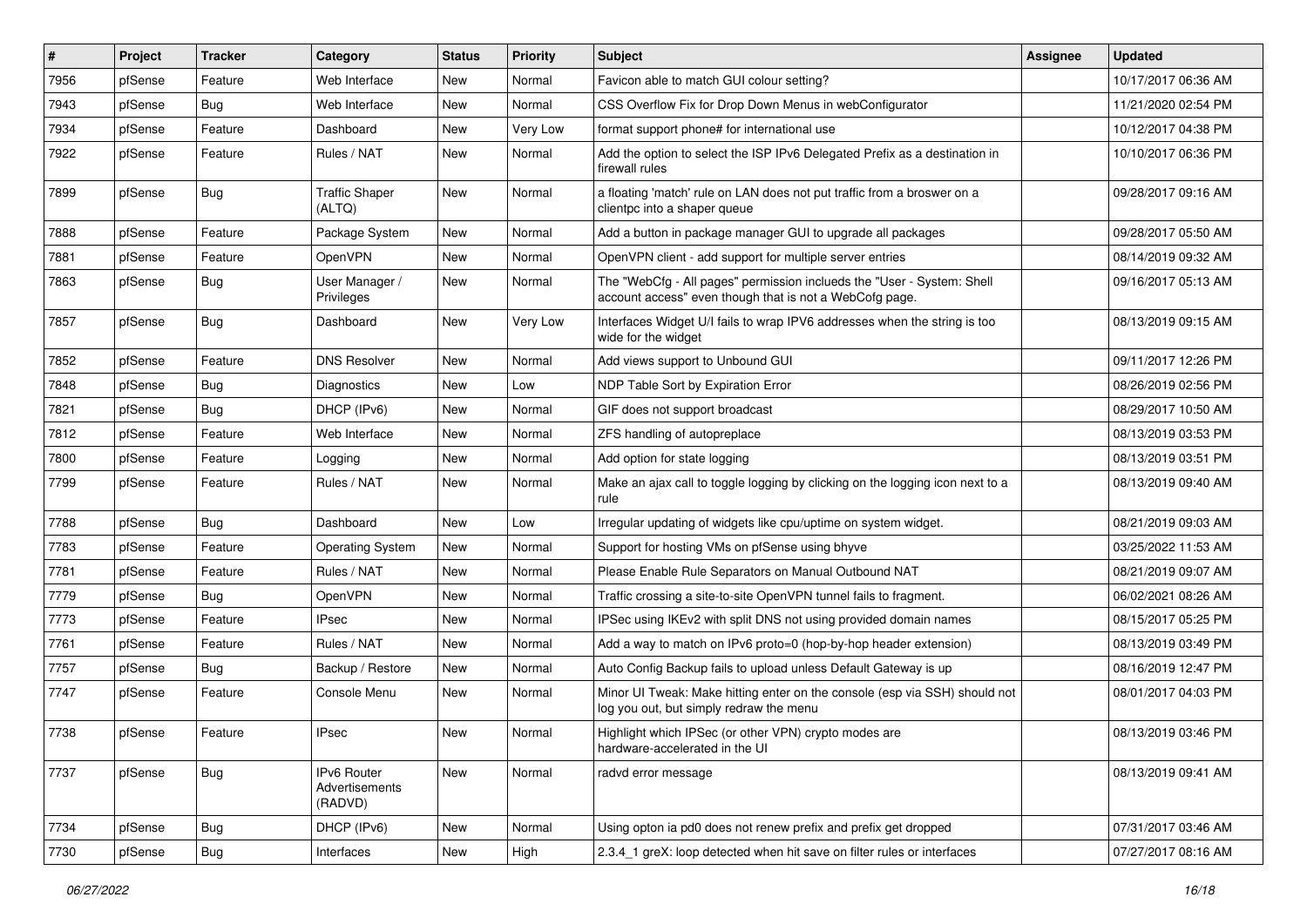| $\vert$ # | Project | <b>Tracker</b> | Category                | <b>Status</b> | <b>Priority</b> | <b>Subject</b>                                                                            | <b>Assignee</b> | <b>Updated</b>      |
|-----------|---------|----------------|-------------------------|---------------|-----------------|-------------------------------------------------------------------------------------------|-----------------|---------------------|
| 7720      | pfSense | Feature        | Hardware / Drivers      | New           | Normal          | Add general watchdog kernel modules (like ichwd) and watchdogd support<br>in the GUI.     |                 | 08/19/2019 01:20 PM |
| 7718      | pfSense | Feature        | Dynamic DNS             | New           | <b>Very Low</b> | Hostname for Custom DynDNS Updater.                                                       |                 | 07/24/2017 10:05 AM |
| 7688      | pfSense | Feature        | Backup / Restore        | New           | Low             | AutoConfigBackup - Info Icon - username only                                              |                 | 10/22/2017 10:46 AM |
| 7671      | pfSense | Feature        | Gateway Monitoring      | New           | Normal          | Gateway Monitoring Via Custom Script or Telnet.                                           |                 | 09/18/2020 02:59 PM |
| 7665      | pfSense | <b>Bug</b>     | Aliases / Tables        | <b>New</b>    | Normal          | Host range validation for Aliases is not strict enough                                    |                 | 08/21/2019 11:01 AM |
| 7648      | pfSense | Bug            | CARP                    | New           | <b>Very Low</b> | SPAN ports on an interface renders CARP HA inoperative                                    |                 | 06/14/2017 09:19 PM |
| 7626      | pfSense | Feature        | Interfaces              | New           | Normal          | Add IPoE support for WAN                                                                  |                 | 01/01/2022 12:31 AM |
| 7602      | pfSense | Feature        | <b>Operating System</b> | New           | Normal          | Auto-Create bootable USB for recovery                                                     |                 | 08/13/2019 09:50 AM |
| 7590      | pfSense | Bug            | Diagnostics             | New           | Normal          | diag_edit do not save when nothing to sae (in directory browse view)                      |                 | 05/20/2017 05:04 PM |
| 7589      | pfSense | Bug            | Diagnostics             | New           | Normal          | diag edit.php old print info box                                                          |                 | 05/20/2017 05:02 PM |
| 7563      | pfSense | Feature        | L2TP                    | New           | Normal          | 12tp Suggestion: consider allowing IP/Subnet for the user.                                |                 | 08/21/2019 10:52 AM |
| 7551      | pfSense | Bug            | Rules / NAT             | <b>New</b>    | Normal          | Dynamic IPsec endpoints not added to rule set after WAN down/up                           |                 | 05/16/2017 02:26 PM |
| 7541      | pfSense | Feature        | Installer               | New           | Normal          | ZFS Install, add hot spare option                                                         |                 | 08/14/2019 09:32 AM |
| 7531      | pfSense | Feature        | Package System          | <b>New</b>    | Low             | pkg behavior when encountering invalid SSL certificate                                    |                 | 05/08/2017 06:57 PM |
| 7521      | pfSense | Feature        | Package System          | New           | High            | Package Updates via Mirror                                                                |                 | 05/04/2017 08:21 PM |
| 7495      | pfSense | Feature        | <b>DNS Resolver</b>     | New           | Low             | Ability to set TTL for local for Unbound host overrides and dhcp leases                   |                 | 03/06/2018 09:46 AM |
| 7476      | pfSense | Bug            | Logging                 | New           | Normal          | Dirty buffer used to build log messages?                                                  |                 | 04/17/2017 09:51 PM |
| 7459      | pfSense | Feature        | Diagnostics             | New           | Low             | "Refresh" button for Diagnostics/Tables display                                           |                 | 08/21/2019 09:27 AM |
| 7442      | pfSense | Feature        | Diagnostics             | New           | Low             | Suggestions for Diagnostics / ARP Table and Diagnostics / NDP Table                       |                 | 08/21/2019 09:27 AM |
| 7441      | pfSense | Feature        | DHCP (IPv4)             | New           | Low             | Display start/end times for Static Mapping leases on DHCP<br>Leases/DHCPv6 Leases         |                 | 08/21/2019 10:48 AM |
| 7430      | pfSense | Bug            | Interfaces              | New           | Normal          | pfsense-utils.inc - where_is_ipaddr_configured() should account for<br>loopback interface |                 | 08/13/2019 03:48 PM |
| 7420      | pfSense | Bug            | <b>IPsec</b>            | <b>New</b>    | Normal          | ipsec status freezing                                                                     |                 | 02/13/2020 09:09 AM |
| 7418      | pfSense | Feature        | Dynamic DNS             | New           | Normal          | Dynamic dns should be sorted interface name                                               |                 | 08/21/2019 08:58 AM |
| 7405      | pfSense | Feature        | DHCP (IPv4)             | New           | Normal          | Ability to add dhcp host reservations from "Diagnostics -> ARP table"                     |                 | 10/12/2020 08:22 AM |
| 7402      | pfSense | <b>Bug</b>     | Web Interface           | New           | Normal          | Inconsistent use of htmlentities validation checks                                        |                 | 03/21/2017 08:58 AM |
| 7385      | pfSense | Todo           | Web Interface           | New           | Normal          | Sanitize PHP includes                                                                     |                 | 08/13/2019 03:22 PM |
| 7373      | pfSense | Bug            | Rules / NAT             | New           | Normal          | Firewall schedules GUI needs to be redone from scratch                                    |                 | 08/21/2019 08:56 AM |
| 7365      | pfSense | Feature        | Logging                 | New           | Low             | Pass firewall/filter rule set through logging for centralized loggers to key on           |                 | 03/07/2017 10:44 AM |
| 7352      | pfSense | <b>Bug</b>     | Routing                 | New           | Normal          | pfSense IPv6 static route is dumped after a WAN flap                                      |                 | 01/20/2022 09:35 AM |
| 7329      | pfSense | <b>Bug</b>     | <b>DNS Forwarder</b>    | New           | Low             | <b>DHCP Not Updating DNS</b>                                                              |                 | 01/21/2022 09:16 PM |
| 7314      | pfSense | <b>Bug</b>     | <b>RRD Graphs</b>       | New           | Low             | Discrepancy in ntp monitoring view                                                        |                 | 02/24/2017 08:37 PM |